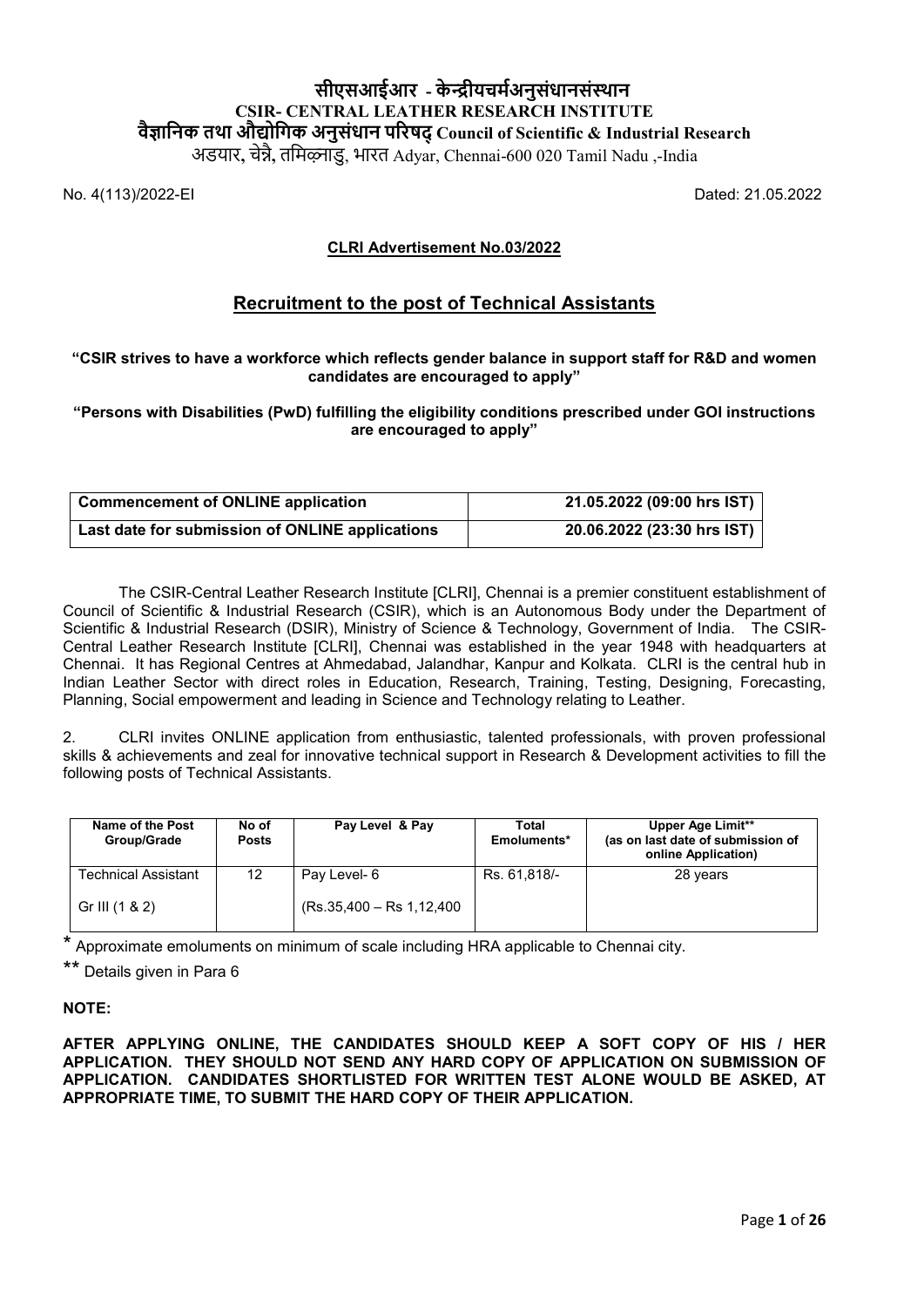# **3. Essential Qualification, Trade, Department, location of posting & Job requirement**

| SI. No | Post<br><b>Post Code</b><br><b>Department</b>                       | Number of<br>post(s) &<br><b>Reservation</b> | <b>Upper Age</b><br>Limit | <b>Essential Qualification(s)</b>                                                                                                                                                                                                                                                                                                                                                                                | <b>Desirable Qualification</b>                                                                                                                                                                             | <b>Job Requirements</b>                                                                                                                                         |
|--------|---------------------------------------------------------------------|----------------------------------------------|---------------------------|------------------------------------------------------------------------------------------------------------------------------------------------------------------------------------------------------------------------------------------------------------------------------------------------------------------------------------------------------------------------------------------------------------------|------------------------------------------------------------------------------------------------------------------------------------------------------------------------------------------------------------|-----------------------------------------------------------------------------------------------------------------------------------------------------------------|
| 1      | TA2201<br>Inorganic and<br>Physical<br>Chemistry<br>Lab,<br>Chennai | 1 (EWS)                                      | 28 years                  | <b>B.Sc Chemistry with</b><br>60% marks and one<br>year research<br>experience in the<br>relevant field from a<br>recognized Institute/<br>Organisation.<br>(OR)<br><b>B.Sc Chemistry with</b><br>60% marks and one<br>year full time<br>professional qualification                                                                                                                                              | Candidates with<br>experience in<br>operation and<br>maintenance of<br>sophisticated<br>Instruments /<br>Synthesis and<br>analysis of<br>Chemicals in the<br>development of<br><b>Industrial Chemicals</b> | To assist Scientists in<br>various on-going<br>R&D activities in the<br>area of physical and<br>inorganic chemistry<br>and development of<br>leather chemicals. |
| 2      | TA2202<br>Centre for<br>High<br>Computing,<br>Chennai               | $1$ (UR)                                     | 28 years                  | B.Sc Physics with 60%<br>marks and one year<br>experience in the<br>relevant field from a<br>recognized institute /<br>organization.<br>(OR)<br>B.Sc Physics with 60%<br>marks and one year full<br>time professional<br>qualification                                                                                                                                                                           | Candidates with<br>experience in Linux<br>operating systems/<br>Installing various<br>quantum Chemistry<br>packages and its<br>applications/<br>maintenance of HPC                                         | To assist Scientists in<br>the various on-going<br>R&D activities in the<br>area of physical and<br>inorganic chemistry<br>and molecular<br>modelling system.   |
| 3      | TA2203<br>Chemical<br>Engineering<br>Department,<br>Chennai         | $1$ (UR)                                     | 28 years                  | Diploma in Chemical<br>Engineering with at least<br>3 years full time<br>duration, with minimum<br>60% marks and<br>experience of 2 years in<br>the relevant area/field<br>(OR)<br>Diploma in Chemical<br>Engineering with at least<br>2 years full time duration<br>in case of lateral<br>admission in diploma<br>courses with minimum<br>60% marks and<br>experience of 02 years<br>in the relevant area/field | Those who have<br>experience in<br>Chemical<br>Engineering field will<br>be given preference.                                                                                                              | Operations, handling,<br>managing and<br>maintenance of<br>reactors/lab<br>experimental setups.                                                                 |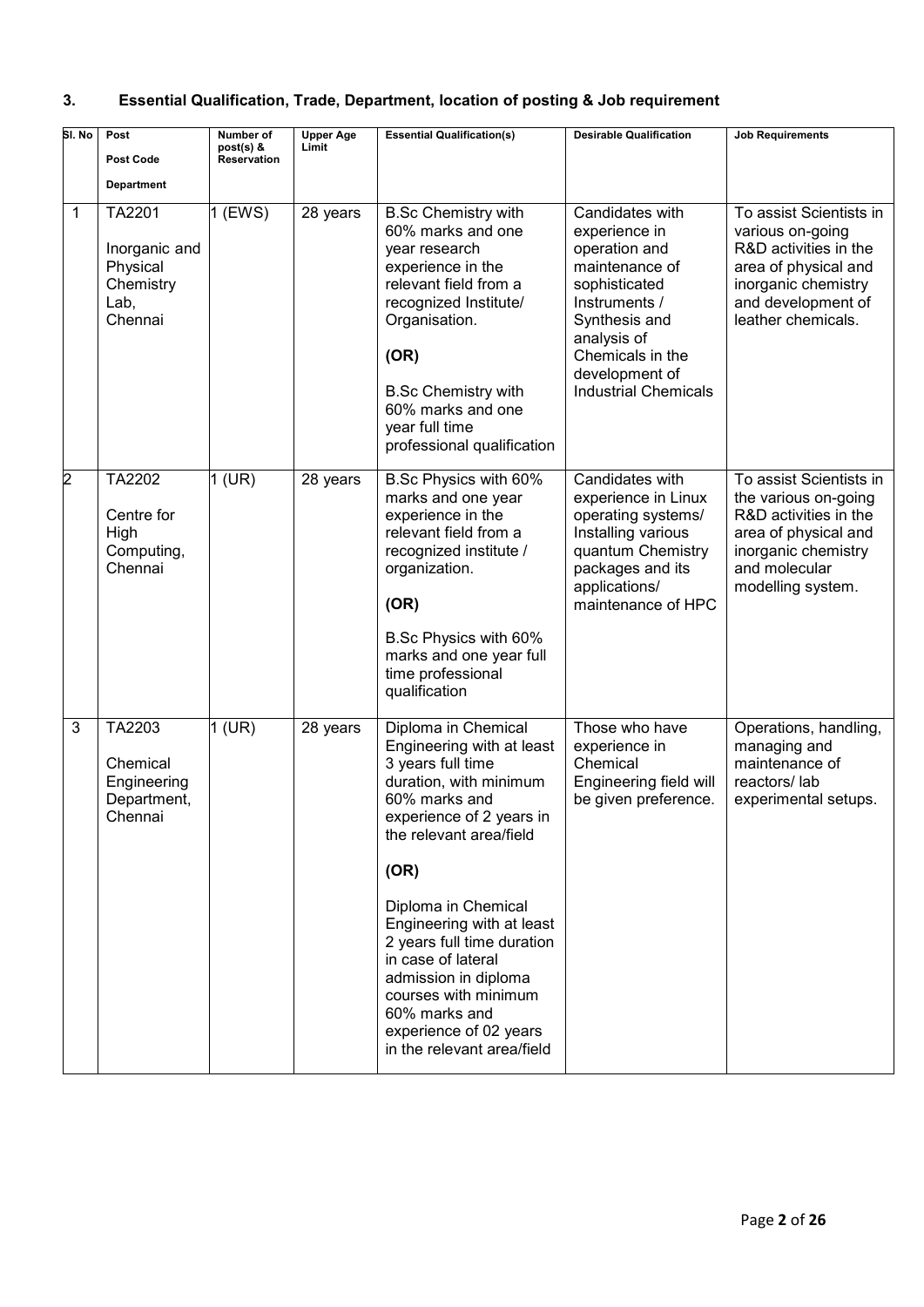| SI. No | Post                                                        | Number of<br>post(s) & | <b>Upper Age</b><br>Limit        | <b>Essential Qualification(s)</b>                                                                                                                                                                                                                                                                                                                                                                                                                                                                                                                                                                     | <b>Desirable Qualification</b>                                                                                           | <b>Job Requirements</b>                                                                                                                                                                                                                                                                                                                                                   |
|--------|-------------------------------------------------------------|------------------------|----------------------------------|-------------------------------------------------------------------------------------------------------------------------------------------------------------------------------------------------------------------------------------------------------------------------------------------------------------------------------------------------------------------------------------------------------------------------------------------------------------------------------------------------------------------------------------------------------------------------------------------------------|--------------------------------------------------------------------------------------------------------------------------|---------------------------------------------------------------------------------------------------------------------------------------------------------------------------------------------------------------------------------------------------------------------------------------------------------------------------------------------------------------------------|
|        | <b>Post Code</b>                                            | <b>Reservation</b>     |                                  |                                                                                                                                                                                                                                                                                                                                                                                                                                                                                                                                                                                                       |                                                                                                                          |                                                                                                                                                                                                                                                                                                                                                                           |
|        | <b>Department</b>                                           |                        |                                  |                                                                                                                                                                                                                                                                                                                                                                                                                                                                                                                                                                                                       |                                                                                                                          |                                                                                                                                                                                                                                                                                                                                                                           |
| 4      | TA2204<br>Polymer<br>Science<br>&<br>Technology,<br>Chennai | $1$ (UR)               | 28 years                         | Diploma in Polymer<br>Technology with at least<br>3 years full time<br>duration, with minimum<br>60% marks and<br>experience of 2 years in<br>the relevant area/field<br>(OR)<br>Diploma in Polymer<br>Technology with at least<br>2 years full time duration<br>in case of lateral<br>admission in diploma<br>courses with minimum<br>60% marks and<br>experience of 02 years<br>in the relevant area/field<br>(OR)<br><b>B.Sc Polymer Science/</b><br>Polymer Chemistry with<br>minimum 60% marks<br>and one year experience<br>in relevant field from a<br>recognized Institution/<br>Organisation | Diploma in PPT<br>(Polymer Plastic<br>Technology/<br>Polymer<br>Composites) and<br>Polymer analysis /<br>Identifications | Assist in the<br>synthesis of polymer<br>materials laboratory.<br>Ensure safe and<br>efficient use of<br>polymeric materials<br>and advanced<br><b>Polymer Testing</b><br>Services.                                                                                                                                                                                       |
| 5.     | TA2205<br>Animal<br>House,<br>Chennai                       | 1(SC)                  | 33 years<br>(with<br>relaxation) | <b>B.Sc Life Science with</b><br>60% marks and one<br>year research<br>experience in the<br>relevant field from a<br>recognized Institute/<br>Organisation.<br>(OR)<br><b>B.Sc Life Science with</b><br>60% marks and one<br>year full time<br>professional qualification                                                                                                                                                                                                                                                                                                                             | Experience in<br>handling small<br>animals (Rats/<br>Rabbits). One year<br>Diploma in animal<br>handling etc.            | To maintain the<br>health, diagnosing<br>the disease,<br>providing veterinary<br>care, keeping the<br>animals in the<br>quarantine,<br>supporting the vivo<br>biocompatibility,<br>studies and carrying<br>out euthanasia<br>following the<br><b>CPCSEA</b> guidelines<br>and overall<br>supporting the<br>monitoring and<br>maintenance of the<br>animal house facility. |
| 6.     | TA2206<br>Biological<br><b>Materials</b><br>Lab,<br>Chennai | 1(ST)                  | 33 years<br>(with<br>relaxation) | <b>B.Sc Life Science with</b><br>60% marks and one<br>year research<br>experience in the<br>relevant field from a<br>recognized Institute/<br>Organisation<br>(OR)                                                                                                                                                                                                                                                                                                                                                                                                                                    | Experience in cell<br>culture, protein<br>purification<br>techniques                                                     | To maintain and<br>handle the<br>sophisticated<br>laboratory<br>instruments like<br>cytometer, in vitro<br>cultures, routine<br>protein purification,<br>molecular biology<br>techniques.                                                                                                                                                                                 |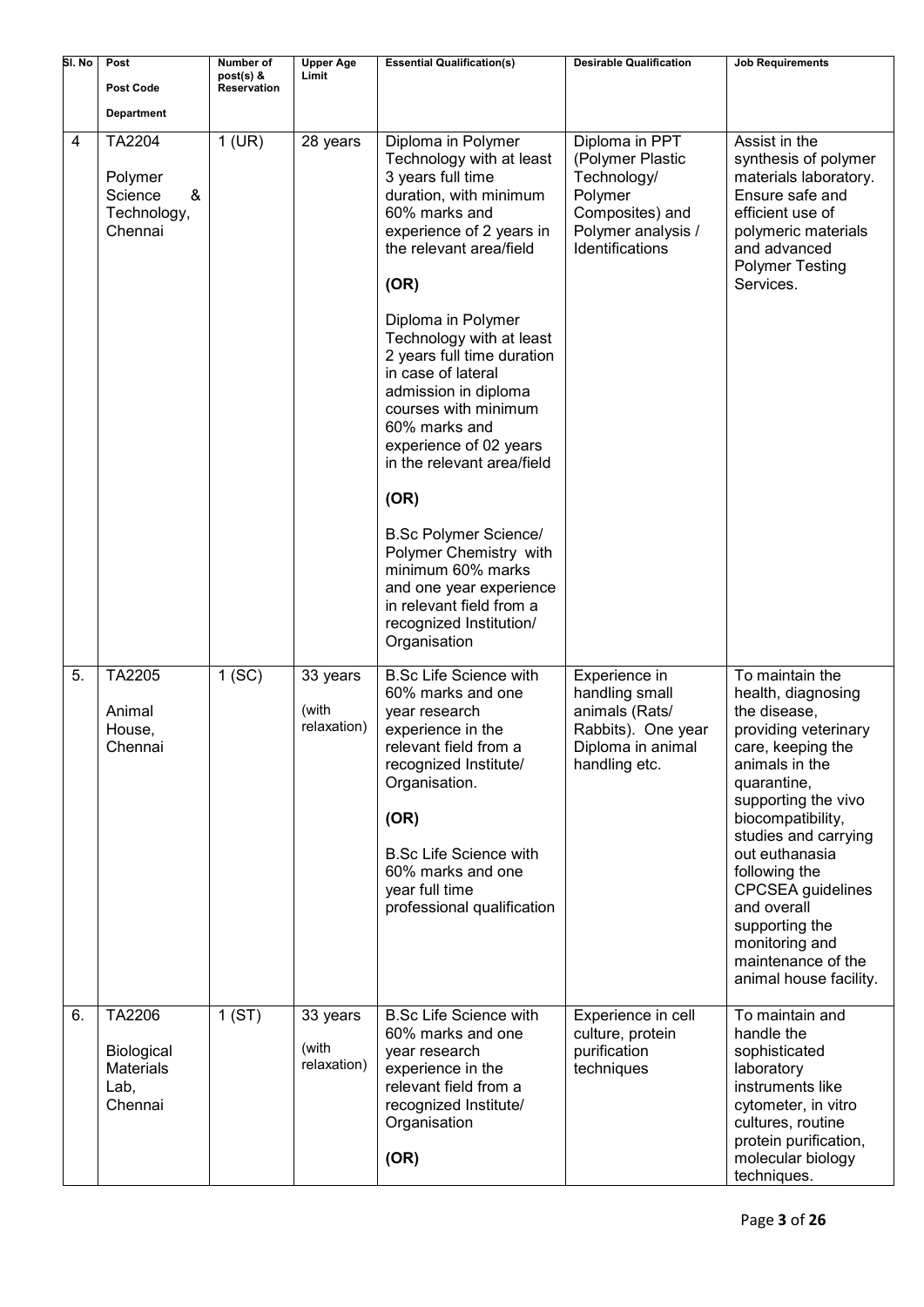| SI. No | Post<br><b>Post Code</b>                                 | Number of<br>post(s) &<br><b>Reservation</b> | <b>Upper Age</b><br>Limit                                           | <b>Essential Qualification(s)</b>                                                                                                                                                                                                                                      | <b>Desirable Qualification</b>                                                                                                                                                                                                                                                                                                                                                                                                 | <b>Job Requirements</b>                                                                                                                                                                                                                                                                                                                                                          |
|--------|----------------------------------------------------------|----------------------------------------------|---------------------------------------------------------------------|------------------------------------------------------------------------------------------------------------------------------------------------------------------------------------------------------------------------------------------------------------------------|--------------------------------------------------------------------------------------------------------------------------------------------------------------------------------------------------------------------------------------------------------------------------------------------------------------------------------------------------------------------------------------------------------------------------------|----------------------------------------------------------------------------------------------------------------------------------------------------------------------------------------------------------------------------------------------------------------------------------------------------------------------------------------------------------------------------------|
|        | <b>Department</b>                                        |                                              |                                                                     |                                                                                                                                                                                                                                                                        |                                                                                                                                                                                                                                                                                                                                                                                                                                |                                                                                                                                                                                                                                                                                                                                                                                  |
|        |                                                          |                                              |                                                                     | <b>B.Sc Life Science with</b><br>60% marks and one<br>year full time<br>professional<br>qualification.                                                                                                                                                                 |                                                                                                                                                                                                                                                                                                                                                                                                                                |                                                                                                                                                                                                                                                                                                                                                                                  |
| 7.     | TA2207<br>Advanced<br>Materials Lab<br>(AML),<br>Chennai | $1$ (EWS)                                    | 28 years                                                            | <b>B.Sc Chemistry with</b><br>60% marks and one<br>year research<br>experience in the<br>relevant field from a<br>recognized Institute/<br>Organisation<br>(OR)<br><b>B.Sc Chemistry with</b><br>60% marks and one<br>year full time<br>professional<br>qualification. | M.Sc in Chemistry<br>with 2 years<br>experience in<br>handling analytical<br>instruments.<br>Knowledge in MS<br>Office                                                                                                                                                                                                                                                                                                         | To support the<br>Scientific staff and<br>carry out sample<br>analysis                                                                                                                                                                                                                                                                                                           |
| 8      | TA2208<br>CATERS,<br>Chennai                             | 2 Posts<br>UR -1<br>OBC-1                    | 28 years<br>(31 years<br>the<br>for<br>post<br>reserved<br>for OBC) | B.Sc Physics with 60%<br>marks and one year<br>research experience in<br>the relevant field from a<br>recognized Institute/<br>Organisation<br>(OR)<br>B.Sc Physics with 60%<br>marks and one year full<br>time professional<br>qualification.                         | Hands on<br>experience in<br>leather / non-leather<br>testing general<br>footwear, safety<br>footwear and<br>footwear<br>components testing.<br>Handling of UTM,<br>Slip resistance,,<br>Light fastness,<br>abrasion resistance<br>and water resistance<br>equipments.<br>Knowledge on ISO<br>17025-2017.<br>Knowledge in<br>mechanical<br>equipment<br>calibration. Good<br>communication skill<br>in English/Tamil/<br>Hindi | Testing of physical<br>properties in leather/<br>non leather (Textile,<br>coated fabric, outsole<br>materials, footwear<br>bonding materials)<br>quality as per ISO/IS/<br>and equivalent<br>international<br>standards.<br>Reporting and<br>documentation as per<br>ISO 17025:2017.<br>Carry out<br>assessment of<br>various finished<br>leather and species<br>identification. |
| 9      | TA2209<br><b>CLRI</b><br>Regional<br>Centre,<br>Kanpur   | 1 (EWS)                                      | 28 years                                                            | B.Sc Physics with 60%<br>marks and one year<br>research experience in<br>the relevant field from a<br>recognized Institute/<br>Organisation<br>(OR)                                                                                                                    | Knowledge in<br>handling<br>sophisticated<br>analytical<br>instruments                                                                                                                                                                                                                                                                                                                                                         | Perform testing and<br>analysis related to<br>leather, leather<br>products, waste<br>water etc.                                                                                                                                                                                                                                                                                  |
|        |                                                          |                                              |                                                                     | B.Sc Physics with 60%<br>marks and one year full                                                                                                                                                                                                                       |                                                                                                                                                                                                                                                                                                                                                                                                                                |                                                                                                                                                                                                                                                                                                                                                                                  |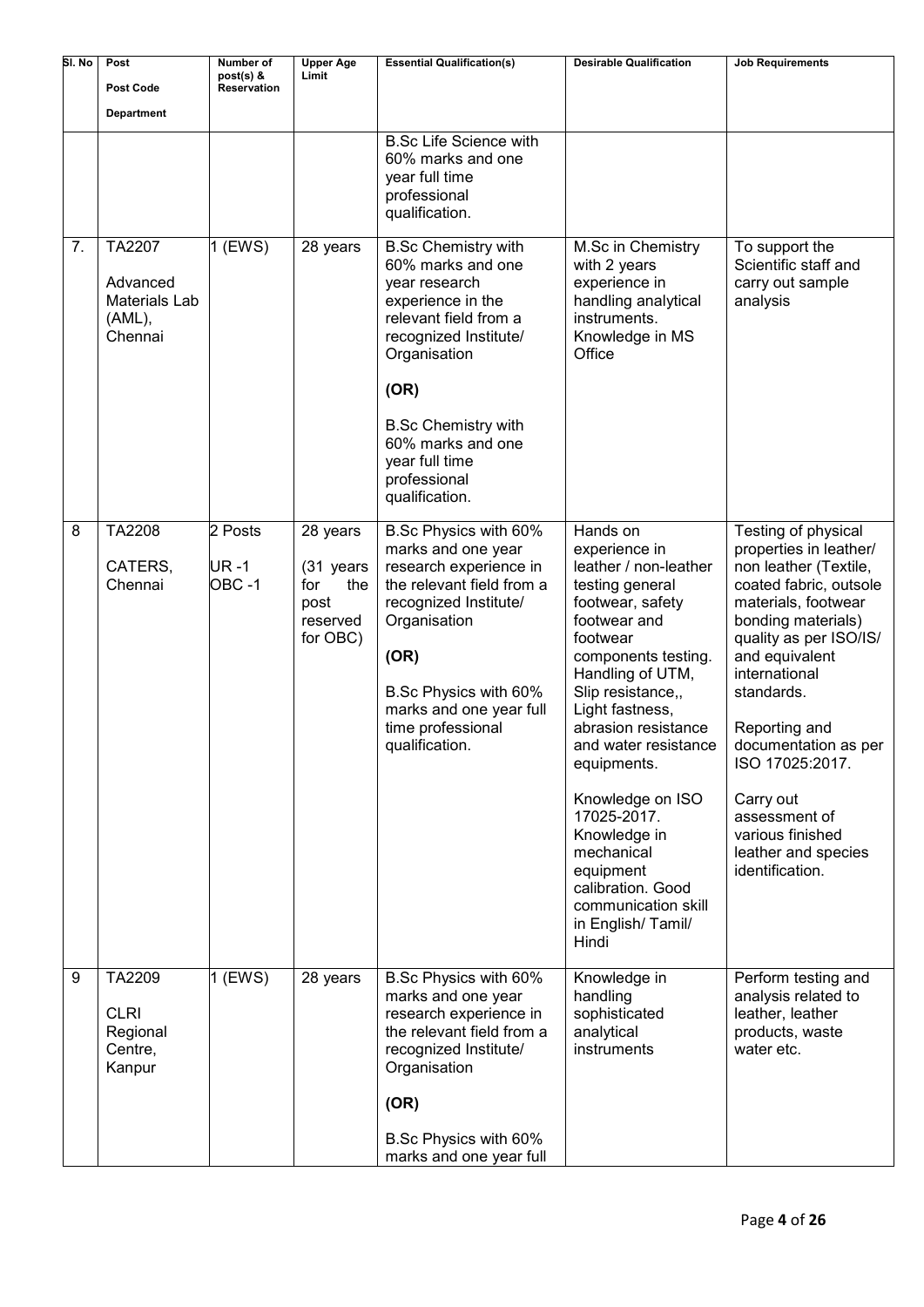| SI. No | Post<br><b>Post Code</b><br><b>Department</b>                               | Number of<br>$post(s)$ &<br><b>Reservation</b>                                   | <b>Upper Age</b><br>Limit                                     | <b>Essential Qualification(s)</b>                                                                                                                                                                                                                                                 | <b>Desirable Qualification</b>                                                                                                                                            | <b>Job Requirements</b>                                                                                                                                                                                                                                                                                                                                                                                                                                                                                                 |
|--------|-----------------------------------------------------------------------------|----------------------------------------------------------------------------------|---------------------------------------------------------------|-----------------------------------------------------------------------------------------------------------------------------------------------------------------------------------------------------------------------------------------------------------------------------------|---------------------------------------------------------------------------------------------------------------------------------------------------------------------------|-------------------------------------------------------------------------------------------------------------------------------------------------------------------------------------------------------------------------------------------------------------------------------------------------------------------------------------------------------------------------------------------------------------------------------------------------------------------------------------------------------------------------|
|        |                                                                             |                                                                                  |                                                               | time professional<br>qualification.                                                                                                                                                                                                                                               |                                                                                                                                                                           |                                                                                                                                                                                                                                                                                                                                                                                                                                                                                                                         |
| 10     | TA2210<br>Project<br>Planning,<br>&<br>Monitoring<br>Evaluation,<br>Chennai | $1$ (UR)<br><b>Reserved</b><br>for persons<br>with hearing<br>impairment<br>(HH) | 38 years<br>(with age<br>relaxation<br>HH<br>for<br>Category) | <b>B.Sc Life Science or</b><br>equivalent with 60%<br>marks and one year<br>experience in the<br>relevant field from a<br>recognized Institute/<br>Organisation<br>(OR)<br><b>B.Sc Life Science with</b><br>60% marks and one<br>year full time<br>professional<br>qualification. | Experience in<br>handling project<br>monitoring records.<br>Qualification in<br>Shorthand,<br>typewriting.<br>Computer<br>knowledge including<br>handling of MS<br>office | Assist in scrutiny of<br>proposals, tracking<br>project metrics, to<br>record minutes of the<br>meeting, maintaining<br>project records.<br>Assist in project<br>monitoring<br>associated tasks for<br>timely completion of<br>projects including<br>collection and<br>maintenance of<br>progress reports and<br>completion reports.                                                                                                                                                                                    |
| 11     | TA2211<br>Knowledge<br>Portfolio<br>Management<br>Department,<br>Chennai    | 1 (EWS)                                                                          | 28 years                                                      | <b>B.Sc Chemistry with</b><br>60% marks and one<br>year experience in the<br>area of law from a<br>recognized<br>Institute/Organisation                                                                                                                                           | Experience in<br>handling contractual<br>documents/<br>Agreements/ MoUs,<br>IP/Technology<br>licensing and other<br>legal issues in R&D<br>Management.                    | Preparation of<br>bilateral/multilateral<br>Agreements/MoUs<br>etc. for contract at<br>National/International<br>level.<br>Interpreting and<br>suggesting solutions<br>to legal issues<br>encountered in R&D<br>Management.<br>Handling any other<br>legal issues as and<br>when encountered in<br>the Institute.<br>Liaison with the Legal<br>Division of CSIR and<br>remediation of the<br>legal issues within<br>the framework of<br>CSIR guidelines.<br>Any other activity, as<br>and when assigned<br>by the Head. |

**Abbreviations: UR:** Unreserved; **EWS**: Economically Weaker Section **OBC:** Other Backward Class; **SC**: Scheduled Caste **ST:** Scheduled Tribe **PwD**; Persons with Benchmark Disabilities**. HH-**Hearing Handicapped (Deaf and Hard hearing).

**# Note :** Apart from qualifications indicated above, any other recognized qualification, which is equivalent to the prescribed qualification, shall be treated on par with that qualification subject to production of required document.

# 4. **General benefits and conditions under Council Service:**

a) These posts carry usual allowances i.e. Dearness Allowance (DA), House Rent Allowance (HRA) and Transport Allowance (TA) as admissible and made applicable to CSIR employees posted at CSIR-CLRI, Chennai.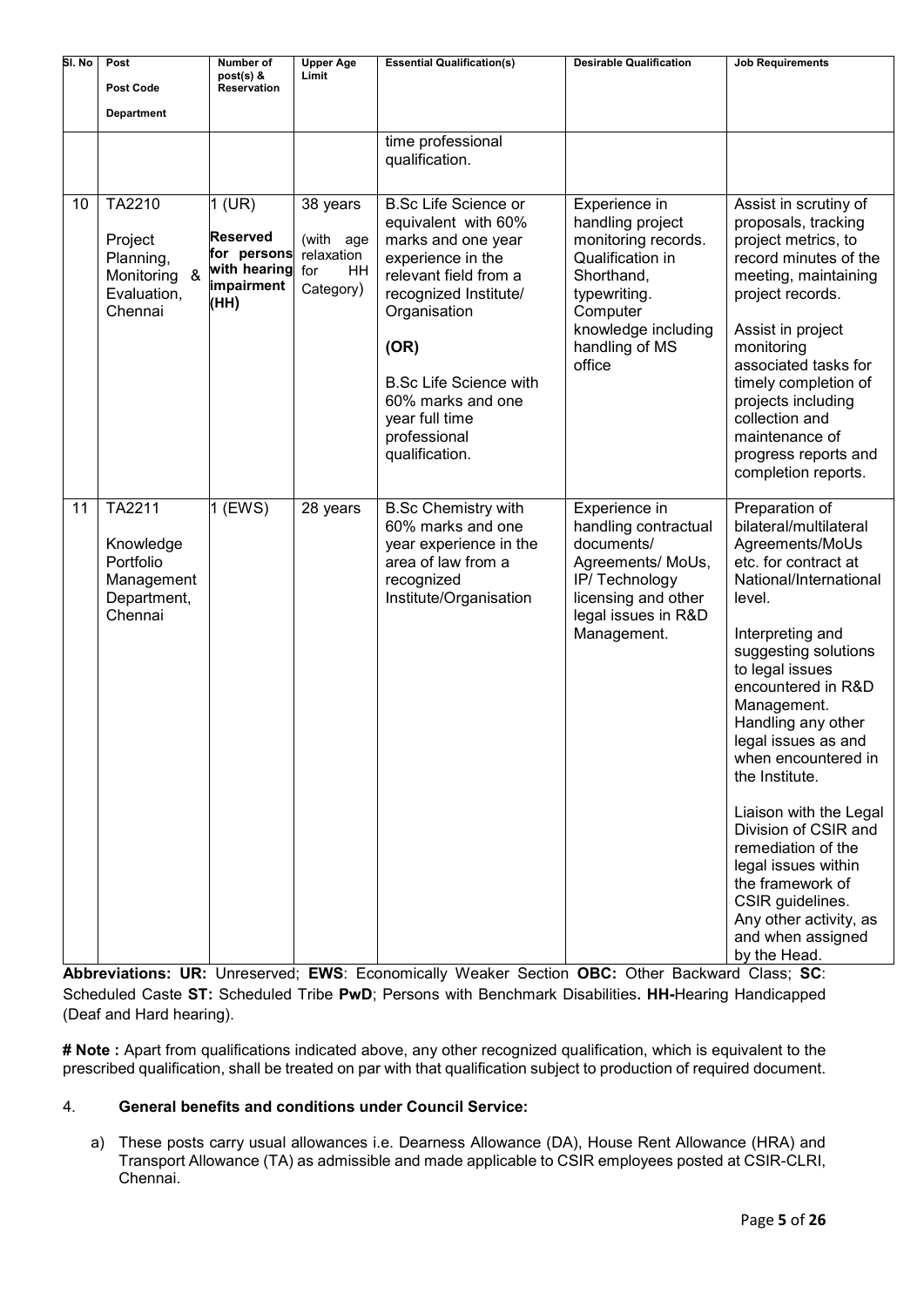- b) Council employees are also eligible for accommodation of their entitled type as per CSIR allotment rules depending on availability in which case HRA will not be admissible.
- c) In addition, provision for reimbursement of Medical expenditure, Leave Travel Concession, Conveyance Advance, House Building Advance are applicable, as per Govt. of India/CSIR Rules.
- d) The service is covered by defined contributions under "New Pension Scheme" and as made applicable to employees joining CSIR on or after 01.01.2004. However, cases of persons selected from other Government Departments / Autonomous Bodies / Public Sector Undertakings / Central Universities, those who have joined prior to 01.01.2004 and having Pension Scheme on Gol pattern and who are presently being governed by Old Pension Scheme will be regulated as per CCS (Pension) Rules, 1972, as applicable
- e) CSIR provides excellent opportunities to deserving candidates for career advancement under Assessment Promotion Scheme for Technical staff.
- f) The employees of CLRI are liable to be transferred and posted either at CLRI Headquarters, Chennai or at any of the Regional Centers of CLRI located at Jalandhar, Kanpur, Kolkata or Ahmedabad, as and when required.
- g) The appointment to the post shall be governed by the provisions of the Central Civil Services [Conduct] Rules, 1964, Central Civil Services [Classification, Control and Appeal] Rules, 1965 as amended from time to time and other Service Rules to the extent made applicable to the Council Servant and decision of the Council as to their applicability shall be final.

#### 5 **Other conditions:**

- a) The applicant must be a citizen of India
- b) All applicants must fulfill the essential requirements of the post and other conditions stipulated in the advertisement, as on the last date of receipt of the applications. They are advised to satisfy themselves before applying that they possess the essential qualifications laid down for various posts as on the last date of receipt of the applications. No enquiry asking for advice as to eligibility will be entertained
- c) The prescribed essential qualifications are the minimum and the mere possession of the same does not entitle candidates to be called for written test. A duly constituted Screening Committee will adopt its own criteria for screening application received for the post and short-list the candidates accordingly to be called for Trade Test. The candidate should not leave any column unfilled and should mention in the application all the qualifications and experiences possessed by them in the relevant area over and above the minimum prescribed qualification DULY SUPPORTED WITH DOCUMENTS / CERTIFICATES AND MARKSHEETS (SEMESTERWISE – YEARWISE, wherever applicable).
- d) Date of Birth filled by the candidate in the online application form (matching with the date recorded in the Matriculation / Secondary Examination Certificate) will be accepted by CLRI for determining the age and no subsequent request for change will be considered or granted.
- e) Any discrepancy found between the information given in application and as evidenced from the supporting documents submitted will make the candidate ineligible for appearing in trade/ written test.
- f) Relaxation in age limit, qualification and /or experience in cases of exceptionally meritorious candidates would be allowed with the prior approval of Director General, CSIR.
- g) Candidates applying for more than one post code must submit separate Online Application form for each Post Code alongwith Application Fee (if applicable).
- h) Incomplete applications i.e. application without photograph, unsigned, without application fee, without applicable testimonials / documents / certificates in support of claims made by the candidates in the Online application form will be rejected as invalid.
- i) The date for determining the upper age limit and educational qualifications shall be as on the last date of submission of online applications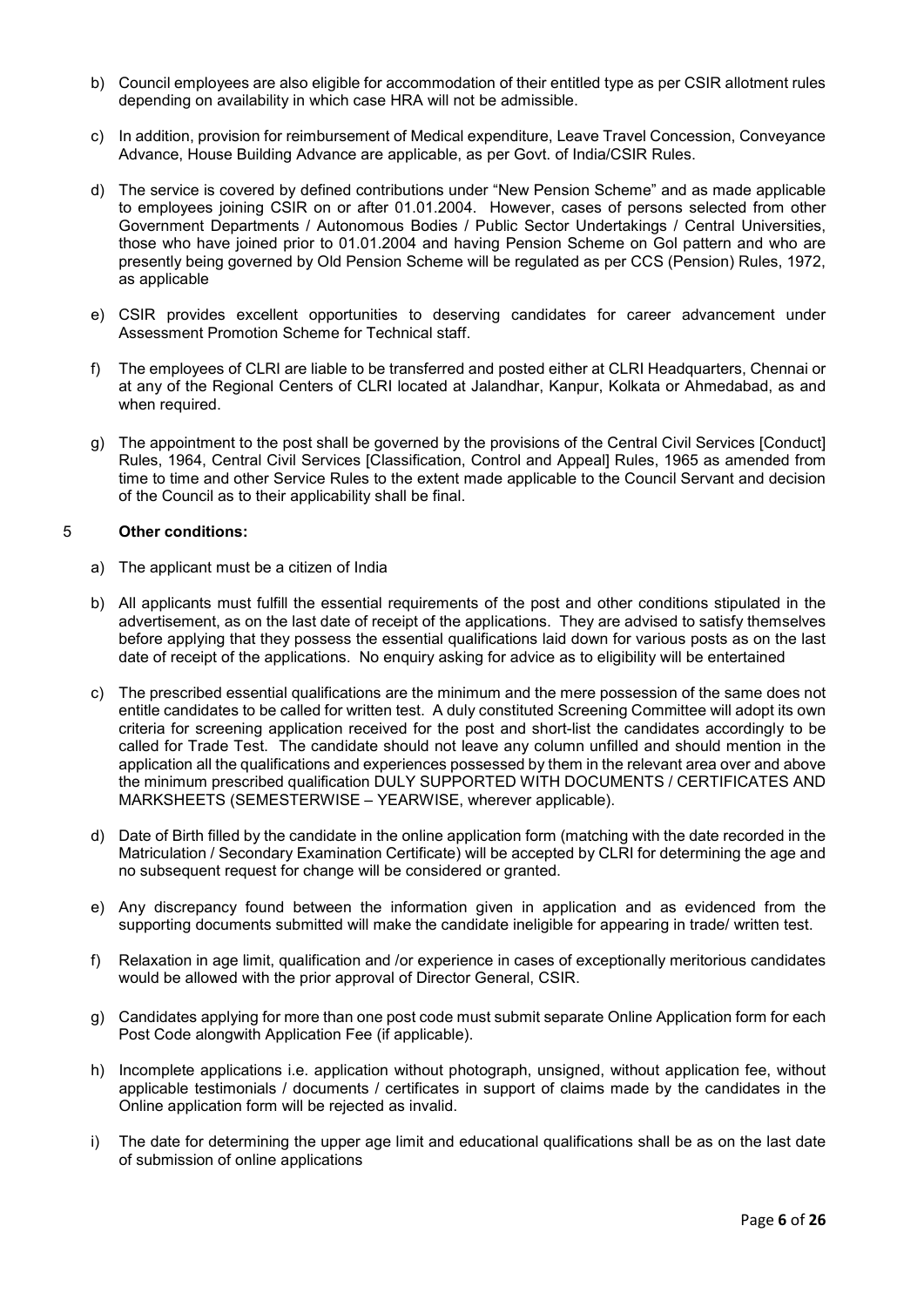- j) The period of experience, wherever prescribed, shall be counted after the date of acquiring the minimum prescribed educational qualifications prescribed for the position.
- k) In respect of equivalent clause in Essential Qualifications, if a candidate claims a particular qualification as equivalent to the advertised qualification, then the candidate is required to produce order/letter in this regard, indicating the Authority (with number and date) under which it has been so treated otherwise the Application is liable to be rejected.
- l) The period of experience rendered by a candidate on part time basis, daily wages, visiting / guest faculty will not be counted while calculating the valid experience for short listing the candidates for Trade test.
- m) If any document / certificate furnished is in a language other than Hindi or English, a transcript of the same duly attested by a Gazetted officer or notary is to be submitted.
- n) Candidates shall not be reimbursed / paid any Travelling Allowance / Daily Allowance for appearing for Trade / Written test.
- o) The decision of Director CSIR-CLRI in all matters relating to eligibility, acceptance or rejection of applications, mode of selection, and conduct of examination will be final and binding on the candidates
- p) The Director, CSIR-CLRI reserves the right to cancel the advertisement or reserves the right not to fill up the posts without assigning any reason thereof.
- q) The number of vacancies indicated above is provisional and may increase or decrease at the time of selection.
- r) This advertisement does not necessarily tantamount to the selection being actually made. The selection process is subject to the CSIR/GoI instructions prevalent at a given point of time during various stages of selection process.
- s) Canvassing in any form and/or bringing any influence political or otherwise will be treated as a disqualification for the post.
- t) Notification regarding details of candidates screened in /short listed to be called for Trade Test / Competitive Written Examination and Selection will also be updated through CLRI website**: https://clri.org** from time to time. Candidates are advised to see the CLRI website regularly in this regard for updates.
- u) The Competent Authority reserves the right to amend, delete and add terms & conditions to this advertisement
- v) NO INTERIM ENQUIRY OR CORRESPONDANCE WILL BE ENTERTAINED

#### 6. **Relaxation in upper age limit :**

- a) **SC/ST/OBC:** The upper age limit is relaxable upto 5 years for SC/ST and 03 years for OBC as per Government orders **in cases where the posts are reserved for respective categories**.
- b) **Employees of CSIR / Govt Organisations:** Upper age limit is relaxable upto 05 years for the regular employees working in CSIR Laboratories / Institutes, Government Departments, Autonomous Bodies and Public Sector Undertakings.
- c) **Widows, Divorced / Judicially separated Women :** Upper age limit is relaxable upto the age of 35 years (40 years for SC/ST) for Widows, Divorced Women and Women Judicially separated from their Husbands who are not remarried. The persons claiming age relaxation under this sub-para would be required to produce following documentary evidence:
	- i. In case of Widow, Death Certificate of her husband together with the Affidavit that she has not remarried since.
	- ii. In case of divorced Women and Women judicially separated from their husbands, a certified copy of the judgment/decree of the appropriate Court to prove the fact of divorce or the judicial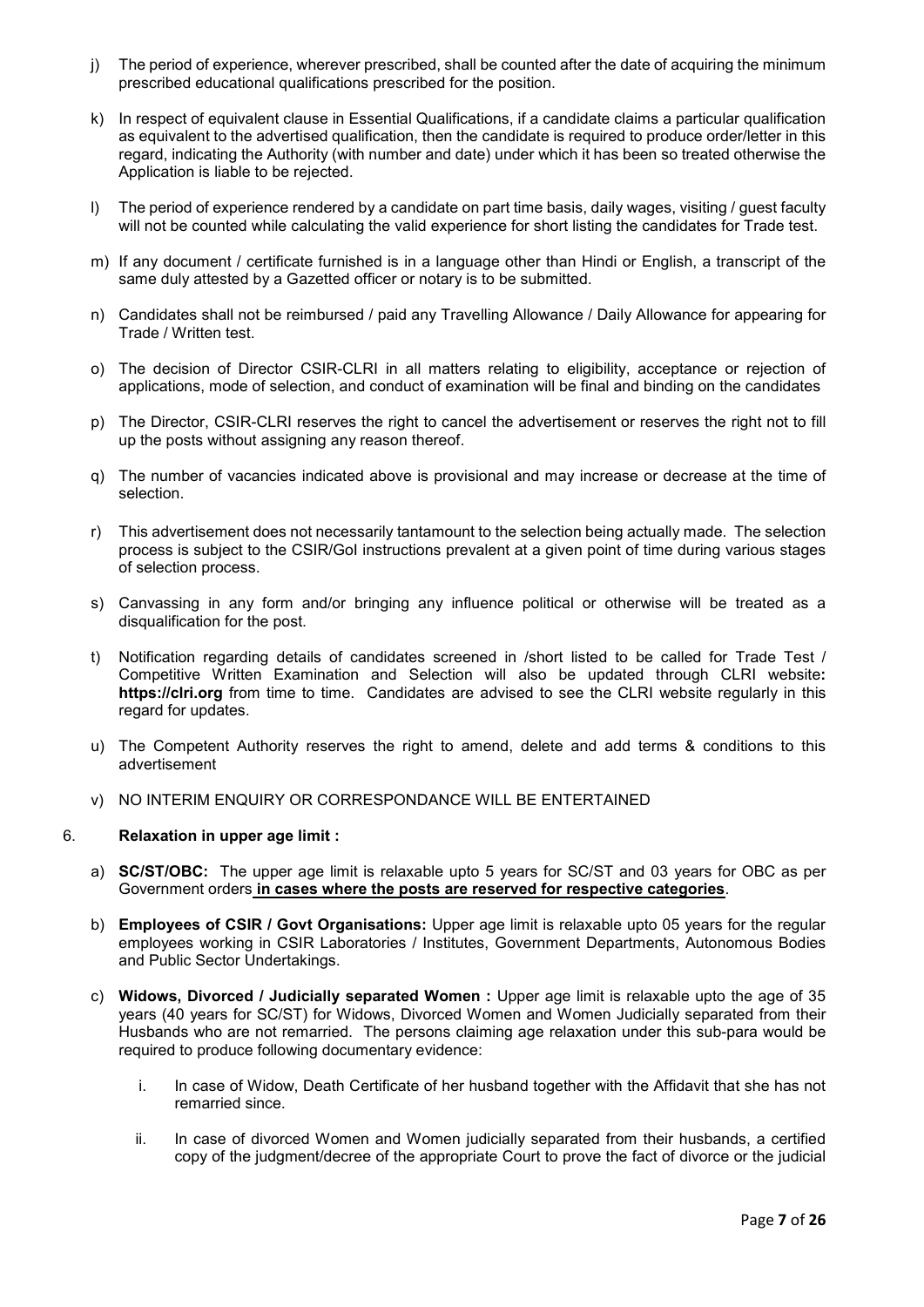separation, as the case may be, with an Affidavit in respect of divorced Women that they have not remarried since.

- d) **Persons with Disabilities (PWD) :** Upper age limit is relaxable to Persons with Disabilities (PWD) upto 10 years (15 years for SC/ST and 13 years for OBC **in cases where the posts are reserved for PwD** )who are suffering from the following benchmark disabilities as per GOI instructions:
	- i. blindness and low vision; (ii) deaf and hard of hearing; (iii) locomotor disability including cerebral palsy, leprosy cured, dwarfism, acid attack victims and muscular dystrophy; (iv) autism, intellectual disability, specific learning disability and mental illness; (v) multiple disabilities from amongst persons under clauses (i) to (iv) including deaf-blindness
	- ii. The persons claiming age relaxation under this sub-para would be required to produce a certificate in prescribed proforma in support of their claims clearly indicating that the degree of physical disability is 40% or more.
	- iii. In any case of selection, the appointment will be subject to their being found medically fit in accordance with the standards of medical fitness as prescribed by the Government.
- e) **Economically Weaker Section (EWS):** Persons who are not covered under the existing scheme of reservations for Scheduled Castes, Scheduled Tribes and Other Backward Classes and whose family has gross annual income below Rs. 8.00 Lakh (Rupees Eight Lakh only) are to be identified as EWS for benefit of reservation. The income shall also include income from all sources i.e. salary, agriculture, business, profession etc. for the financial year prior to the year of application. Also persons whose family owns or possesses any of the following assets shall be excluded from being identified as EWSs, irrespective of the family income:
	- i. 5 acres of Agricultural Land and above;
	- ii. Residential flat of 1000 sq. ft. and above;
	- iii. Residential plot of 100 sq. yards and above in notified municipalities;
	- iv. Residential plot of 200 sq. yards and above in areas other than the notified municipalities.

The property held by a "Family" in different locations or different places/cities would be clubbed while applying the land or property holding test to determine EWS status. The term "Family" for this purpose will include the person who seeks benefit of reservation, his/her parents and siblings below the age of 18 years as also his/her spouse and children below the age of 18 years.

The benefit of reservation under EWS can be availed upon production of an Income and Asset Certificate issued by a Competent Authority, in the prescribed format shall only be accepted as candidate's claim as belonging to EWS. Failing in these stipulations, their claim for reserved status under EWS will not be entertained and the candidature / application of such candidates, if fulfilling all the eligibility conditions for General (Unreserved) category, will be considered under General (UR) vacancies only.

#### f) **Ex-Servicemen:**

- i. Upper age limit is relaxable by 03 years after deduction of the military service rendered from the actual age as on the closing date for receipt of application for Ex-servicemen
- ii. Defence Personnel disabled in operation during hostilities with any foreign country or in a disturbed area and released as a consequence thereof - 3 years
- iii. Defence Personnel disabled in operation during hostilities with any foreign country or in a disturbed area and released as a consequence thereof (SC/ ST) - 8 year

#### **Explanation:** An "ex-serviceman" is given at Annexure XI

#### 7. **Process of certification, format of certificates and provisional candidature :**

a) Candidates who wish to be considered against vacancies reserved or seek age-relaxation must submit requisite certificate from the competent authority, in the prescribed format. Otherwise, their claim for SC/ ST/ OBC/ EWS/ PwD / ESM, etc will not be entertained and their candidature/ applications will be considered under Unreserved (UR) category. **The formats of the certificates are annexed with the Notice of Examination.**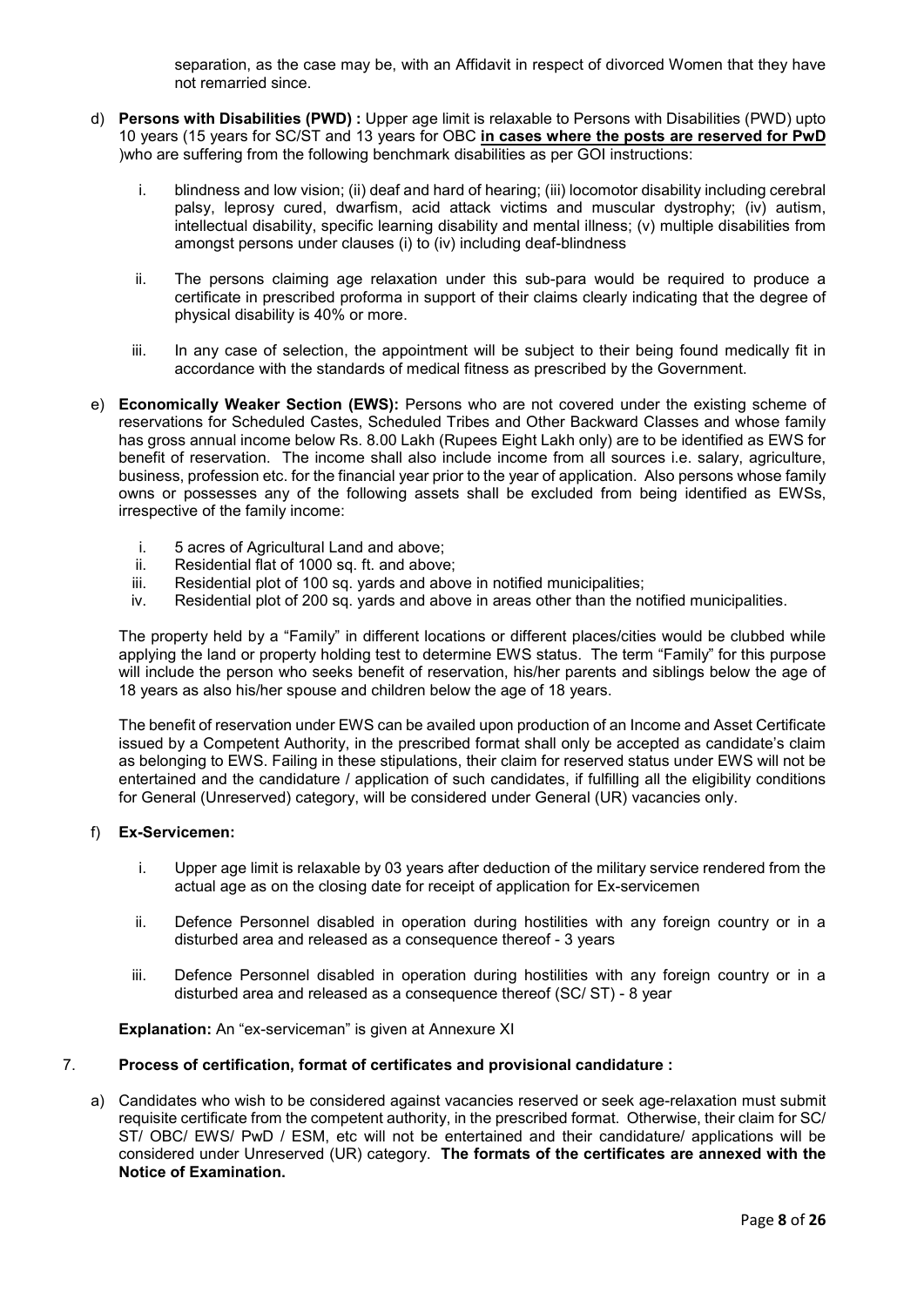- b) The certificate of disability issued under the Persons with Disabilities (Equal Opportunities, Protection of Rights and Full Participation) Act, 1995 (1 of 1996) will also be valid. Certificates in any other format will not be accepted.
- c) Crucial date for claim of SC/ ST/ OBC/ EWS/ PwD / ESM status or any other benefit viz. fee concession, reservation, age-relaxation, etc, will be the closing date for receipt of online applications i.e.**20.06.2022.**
- d) A person seeking appointment on the basis of reservation to OBC must ensure that he/ she possesses the community / weaker section certificate and does not fall in creamy layer on the crucial date ie the closing date for receipt of online application i.e. **20.06.2022.**
- e) Candidates belonging to SC/ST/OBC/EWS/PwD may also note that in respect of the above that their candidature will remain provisional till the veracity of the concerned document is verified by the Appointing Authority. Candidates who are be provisionally appointed against the post reserved for SC/ST/OBC/EWS/PwD are cautioned that if the verification reveals that their claim to belong to SC/ST/OBC/EWS/PwD, as the case may be, is false, their service will be terminated forthwith without assigning any further reasons and without prejudice to such further action as may be taken under the provisions of Indian Penal Code for production of false certificate.

#### 8. **Provision of Compensatory Time and assistance of scribe for PwD:**

- a) In case of persons with benchmark disabilities in the category of Low Vision and Locomotor Disability (except both arms affected - BA) and cerebral palsy, the facility of scribe is provided, if desired by the candidate. Since the posts are not identified suitable for persons with BA disabilities, therefore facility of scribe will not be admissible to such candidates.
- b) For the remaining persons with benchmark disabilities, the provision of scribe will be available on production of a certificate to the effect that the person concerned has physical limitation to write, and scribe is essential to write examination on his/ her behalf, from the Chief Medical Officer/ Civil Surgeon/ Medical Superintendent of a Government health care institution as per proforma at **Annexure-I.**
- c) The candidate will have the discretion of opting for his/ her own scribe or the facility of scribe provided by the CLRI. Appropriate choice in this regard will have to be given by the candidate through email to Section Officer (Recruitment) at email id ["recruit@clri.res.in"](mailto:recruit@clri.res.in).
- d) In case the candidate opts for a scribe, the qualification of the scribe should always be matriculation or above but not be more than the minimum qualification criteria of the examination. The scribe should not be a candidate of this examination.
- e) The candidates with benchmark disabilities opting for own scribe shall be required to submit details of the own scribe as per proforma at **Annexure-II.** In addition, the scribe has to produce a valid ID proof in original (Adhaar Card, Voter ID Card, PAN Card etc) at the time of examination. A photocopy of the ID proof of the scribe signed by the candidate as well as the scribe will be submitted along with proforma at **Annexure-II**. If subsequently it is found that the qualification of the scribe is not as declared by the candidate, then the candidate shall forfeit his/ her right to the post and claims relating thereto.
- f) A compensatory time of **20 minutes per hour** of examination will be provided to the persons who are allowed use of scribe as described at Para 8 (a) & (b). The candidates referred at Para (a) & (b) who are eligible for use of scribe but not availing the facility of scribe will also be given compensatory time of 20 minutes per hour of examination.
- g) No attendant other than the scribe for eligible candidates will be allowed inside the examination hall.
- h) Partially blind candidates who are able to read the normal Question Paper set with or without magnifying glass and who wish to write/ indicate the answer with the help of magnifying glass will be allowed to use the same in the Examination Hall and will not be entitled to a Scribe. Such candidates will have to bring their own magnifying glass to the Examination Hall.
- i) The PwD candidates who have availed the facility of Scribes/ Passage Reader and / or compensatory time must produce relevant documents for the eligibility of scribe / compensatory time at the time of Document Verification. Failure to produce such supporting documents will lead to cancellation of their candidature for the examination.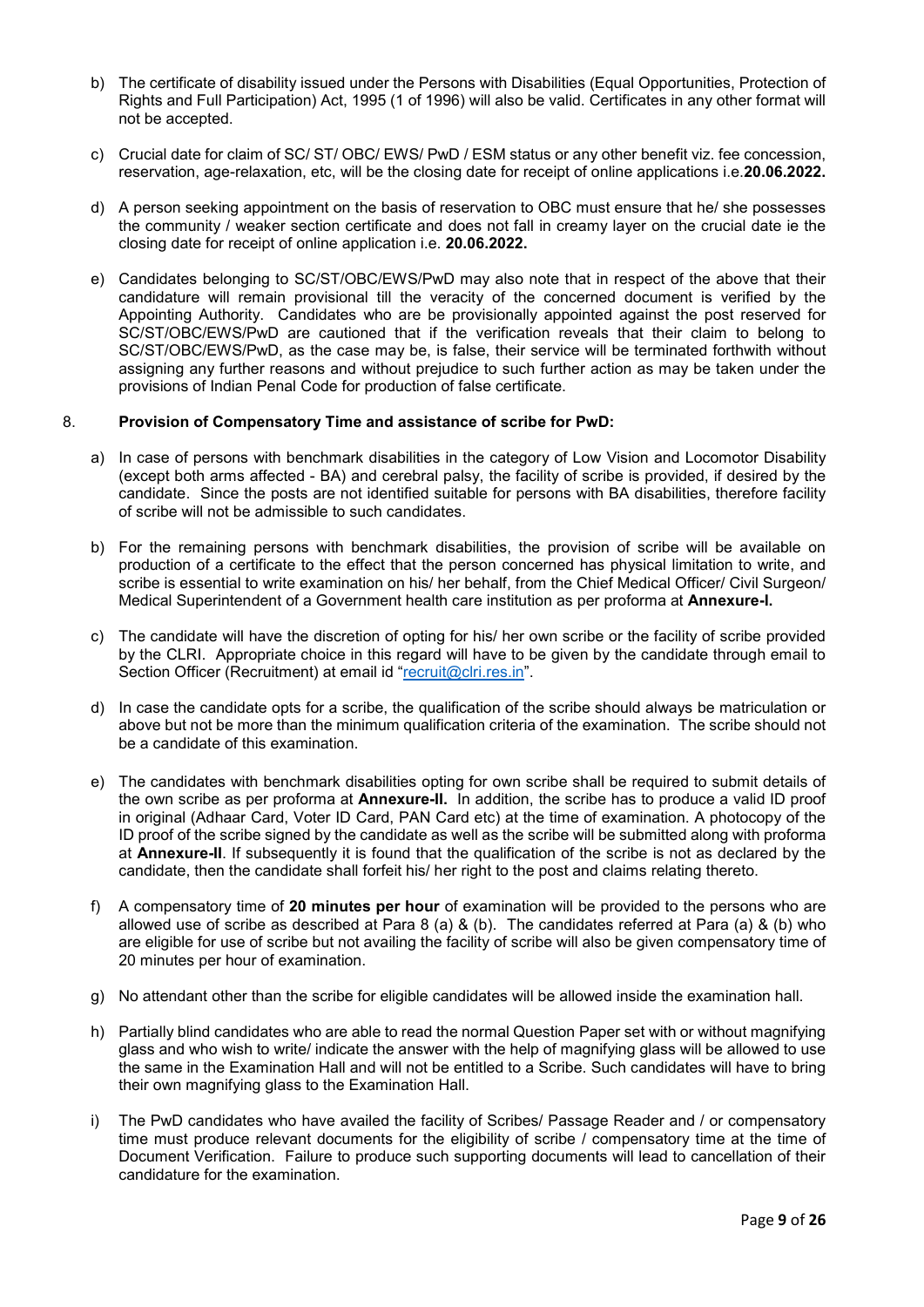## 9. **Mode, Scheme, Syllabus, Centre for Written Examination and basis for Selection:**

a) **Screening of Application**: Applications received will be scrutinized by a Screening Committee to be constituted from amongst the members of the Selection Committee. The Screening Committee will adopt its own criteria for short-listing the candidates to be called for trade tests.

#### b) **Stage I (Trade Test)**

The candidates as recommended by the Screening Committee will be called for a Trade Test which will be qualifying in nature. Those who qualify in the Trade Test will be invited for **Stage II** ie Competitive Written Examination.

# c) **Stage II (Competitive Written Examination)**

| <b>Mode of Examination</b>    | OMR based or Computer based Object Type Multiple Choice Examination      |
|-------------------------------|--------------------------------------------------------------------------|
| <b>Medium of Questions</b>    | The questions will be set both in English and Hindi except the questions |
|                               | on English language                                                      |
| <b>Standard of exam</b>       | Diploma / Graduation level (based on the advertised qualification of the |
|                               | post).                                                                   |
| <b>Total No. of questions</b> | 200                                                                      |
| <b>Total time allotted</b>    | 3 hours                                                                  |
|                               |                                                                          |

#### **j) Paper I (Time Allotted – 1 hour)**

| <b>Name of the Subject</b> | <b>No. of Questions</b> | <b>Maximum Marks</b>                        | <b>Negative Marks</b>                            |
|----------------------------|-------------------------|---------------------------------------------|--------------------------------------------------|
| Mental Ability Test*       | 50 Questions            | 100 (Two marks for<br>every correct answer) | There will be no negative<br>marks in this paper |

\* Mental Ability test will be so devised so as to include General Intelligence, Quantitative Aptitude, Reasoning, Problem Solving Situational Judgement etc.

#### **ii) Paper II (Time Allotted -30 Minutes)**

| <b>Name of the Subject</b> | <b>No. of Questions</b> | <b>Maximum Marks</b>                         | <b>Negative Marks</b>                       |
|----------------------------|-------------------------|----------------------------------------------|---------------------------------------------|
| <b>General Awareness</b>   | 25 Questions            | 75 (three marks for<br>every correct answer) | One negative mark for<br>every wrong answer |
| <b>General English</b>     | 25 Questions            | 75 (three marks for<br>every correct answer) | One negative mark for<br>every wrong answer |

#### **iii) Paper III (Time Allotted – 1 hour 30 Minutes)**

| Name of the Subject | <b>No. of Questions</b> | <b>Maximum Marks</b>                          | <b>Negative Marks</b>                                  |  |  |  |
|---------------------|-------------------------|-----------------------------------------------|--------------------------------------------------------|--|--|--|
| Concerned Subject   | 100 Questions           | 300 (three marks for<br>every correct answer) | One negative mark<br>. for<br>wrong<br>every<br>answer |  |  |  |

d) **Evaluation of Papers and Final merit list :** Paper II and Paper III will be evaluated only for those candidates who secure the minimum threshold marks (to be determined by the Selection Committee) in Paper I.

The final merit list will be prepared on the basis of the marks obtained by the candidates in Paper II and Paper III.

e) **Centre of Trade and Written Test:** The Trade and Written tests will be held in Chennai. The date, time and venue of the trade and written test will be intimated well in time to the candidates through CLRI website as well as through candidate's email id & mobile phone as provided by them in their application form.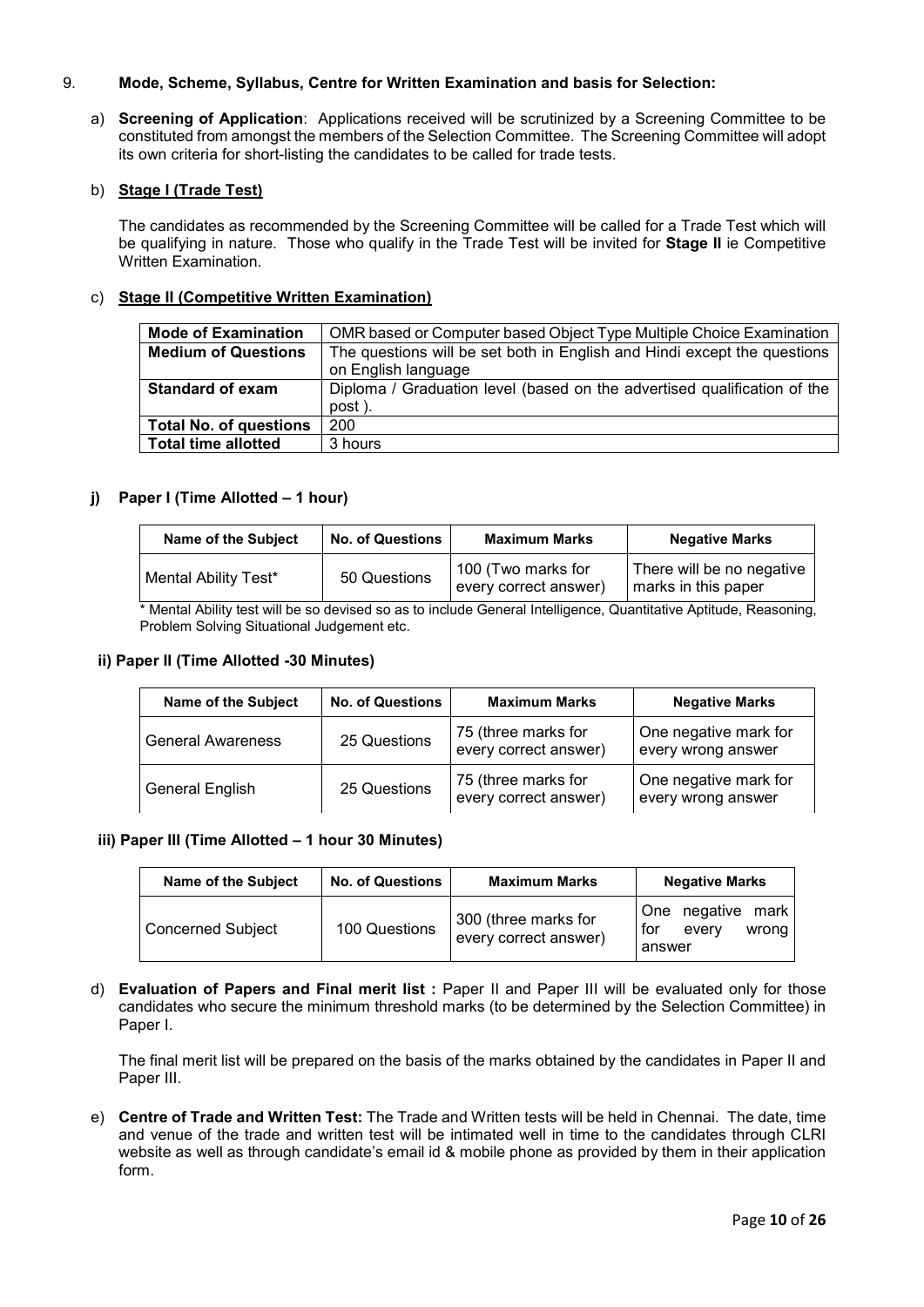## 10. **Application Fee** :

- a) Candidates belonging to General / OBC category are required to pay application fee of **Rs 100/-** through SBI Collect by ONLINE / SBI Branch.
- b) However, candidates belonging to SC / ST / PWD / ESM / Women / CSIR Employees are exempted from application fee.
- c) Application fee paid through any other modes will not be accepted and the application will be treated as without application fee and rejected.

#### 11. **How to apply**

- a) Eligible candidates are required to apply only through ONLINE APPLICATION in the link available on CSIR-CLRI's website **https://clri.org**. Instruction to fill up Online Application is also given in the CSIR-CLRI website.
- b) If the candidate does not have a valid email id, he/she should create a new email id before applying online.
- c) The candidate has to register with his / her name, email-id and password.
- d) Candidates who wish to apply for more than one Post Code, must submit separate Online Application form for each Post Code alongwith Application Fee thereof (if applicable).
- e) After successful registration, the candidate has to login using the credentials and fill up the Online application form.
- f) The candidate is required to upload a recent (i.e. not more than three month old) scanned colour passport size photograph in JPEG format (max 100 KB) with image dimension of about 300px (width) x 400px (height). The photograph should be without cap and both ears should be visible. The date on which the photograph has been taken should be printed on the photograph. The application without photograph is liable to be rejected as invalid.
- g) The candidate is required to upload his/her signature in JPEG format (max 100 KB) with image dimension of about 130px (width) x 150px (height). The application without signature is liable to be rejected as invalid
- h) After filling-up the Online Application form, the candidate can verify / edit the application to ensure that the application is complete and correct in all aspects. After finalizing, candidate can finally submit the application online and take a print out of the application and keep it with himself/herself.
- i) After submission of ONLINE APPLICATION(s), the applicants **SHOULD NOT SEND ANY HARD COPY OF APPLICATION** at this stage. They should keep / retain a soft copy of their Online Application / keep a print out of Online computer generated Application form.
- j) As and when a candidate is shortlisted for **Written Test (ie Stage II),** he / she would be asked to submit signed Hard Copy of his/her application alongwith self attested copies of all the certificates / documents uploaded by them in the Online Application form. Therefore, candidates are advised that at the time of submission of Online Application, they should fill the Application form with atmost care. They should upload all certificates (including mark sheets) of 10<sup>th</sup>, 12<sup>th</sup>, ITI, Undergraduate, Postgraduate, Diploma/Certificate Courses, experience (if applicable) along with SB collect Payment Receipt (if applicable) as the eligibility of candidate will be checked on the basis of information / documents submitted by them in the Online Application form.
- k) Any discrepancy found between the information given in application and as evident from the supporting documents submitted will render candidate ineligible.
- l) Candidates called for Written Test will be allowed to appear for written test only if their duly signed Hard Copy is received.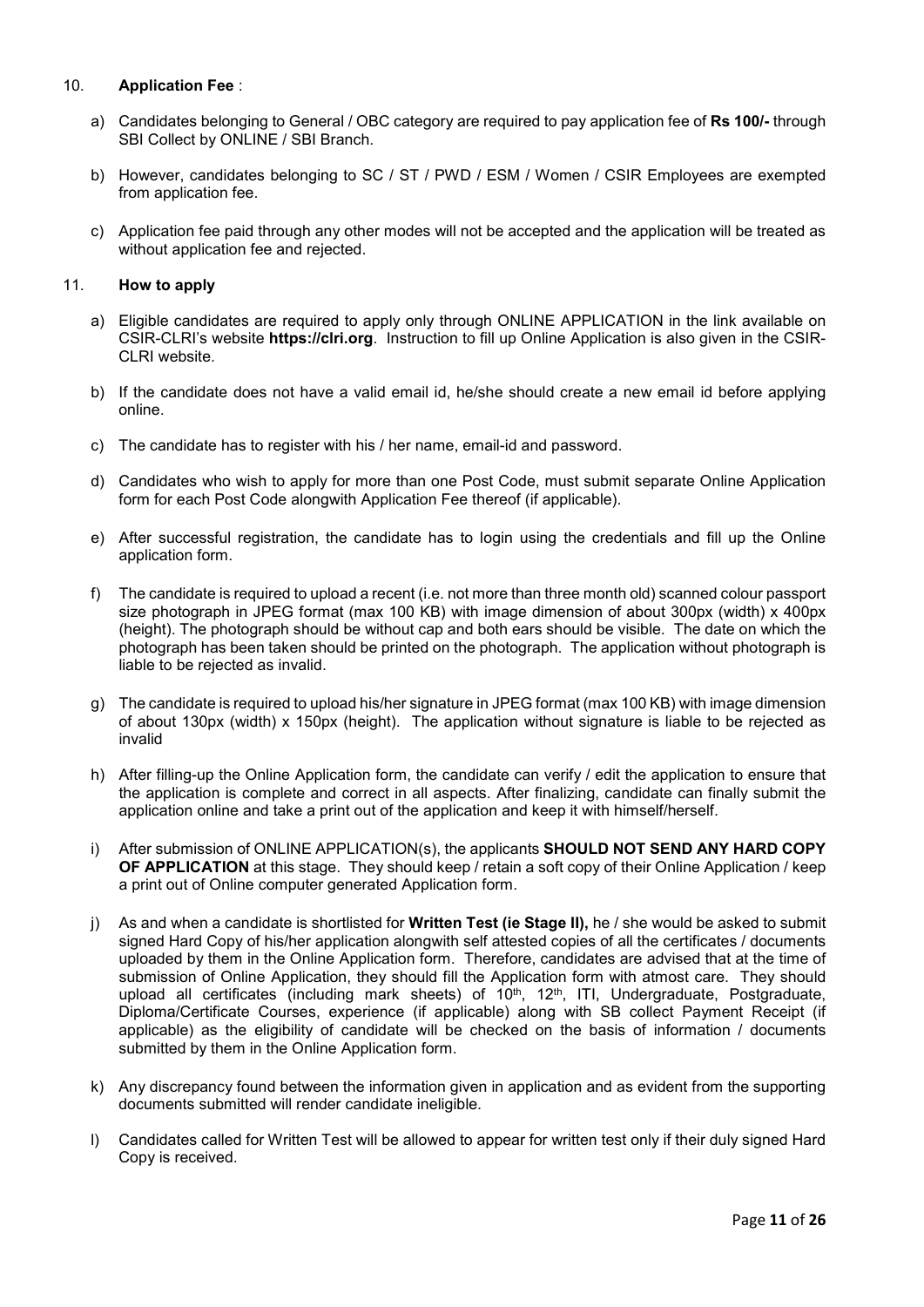- m) In case of Universities / Institutes awarding CGPA/SGPA/OGPA grades etc., candidates are requested to convert the same into percentage based on the formula as per their University / Institute alongwith the approved notification of conversion formula issued by the said University / Institution.
- n) Candidates are advised not to apply more than once for a Post. Inspite of this, if a candidate applies for a post more than once, he will have to pay application fee on each count (if applicable). In such a situation the candidate's latest application will be considered and all other previous application(s) will be rejected as invalid.
- o) Application once made will not be allowed to be withdrawn and fees once paid will not be refunded on any count nor can it be held in reserve for any other recruitment or selection process.
- p) Applications from employees of Government Departments will be considered only if the original application is forwarded through proper channel, certified by the employer that the applicant, if selected, will be relieved within one month of the receipt of the appointment orders. They should also get their Vigilance Certificate forwarded. However, advance copy of the application may be submitted before the closing date.

#### 12. **Documents to be attached along with the hard copy of application form to be sent by post (ONLY THOSE WHO QUALIFY IN THE TRADE TEST AND WHEN THE CANDIDATE IS ASKED TO SUBMIT HARD COPY)**

- a) Printout of Online Application form duly SIGNED BY THE CANDIDATE.
- b) Printed copy of e-receipt/challan for the application fee of Rs.100/- (wherever applicable).
- c) Colour photograph pasted on the Application Form and signed across. (Please retain two copies of the same photograph to be produced later)
- d) Self Attested photocopy of Date of Birth Certificate.
- e) Self Attested photocopies of all educational qualification(s) certificate(s) and all marksheets thereof (Semester wise/Year wise)
- f) Self Attested photocopies of experience certificate(s), if any.
- g) Self Attested photocopy of caste/community/disability /weaker section certificate, if applicable.
- h) In case of widow/divorced women/judicially separated women or Ex-servicemen, the relevant certificate to be attached.
- i) No objection certificate (NOC) (from Govt. /Autonomous Body/Public Sector employees) if employed / proper channel application, wherever applicable.

**Controller of Administration, CSIR-CLRI**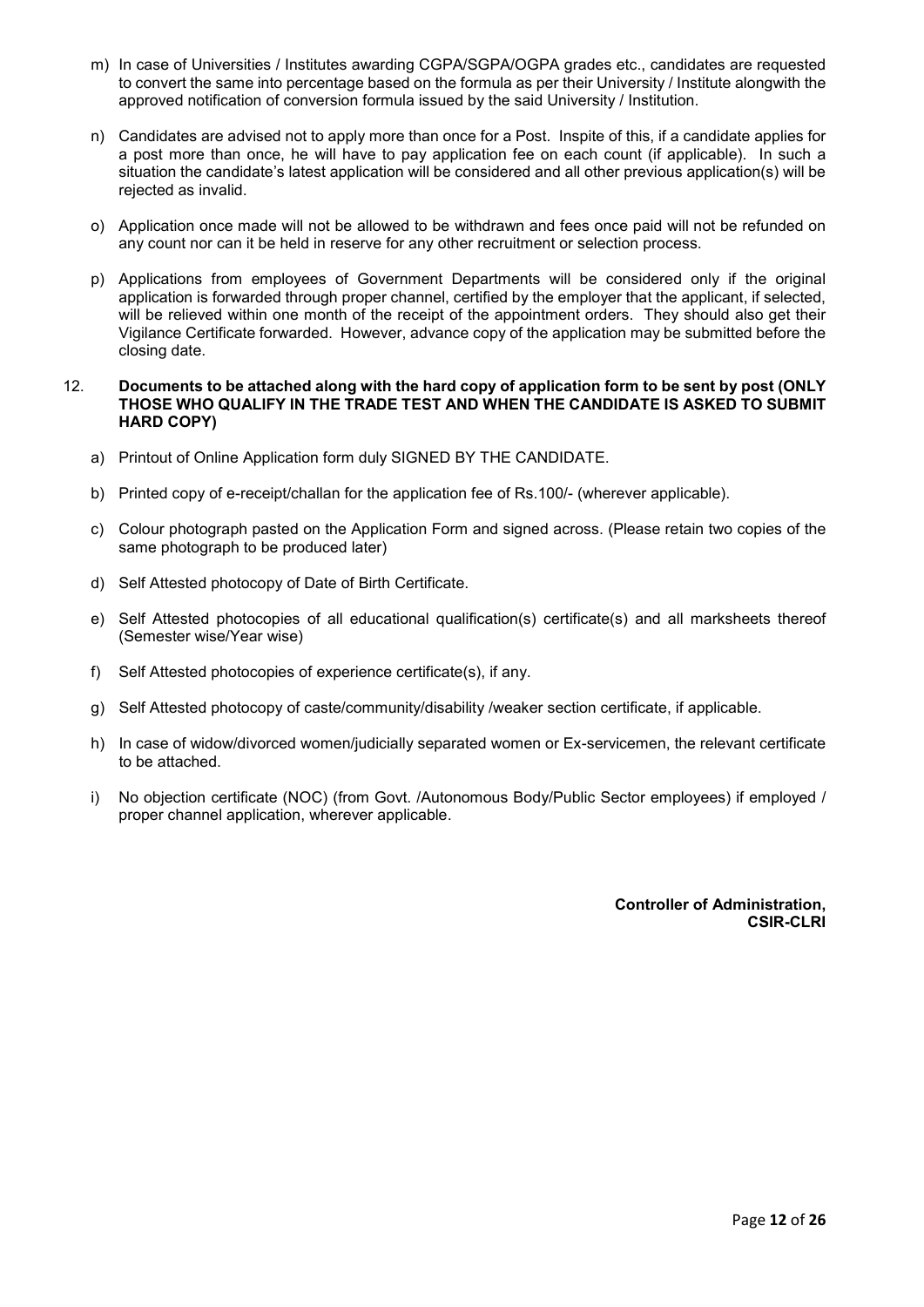Annexure-I

# **Certificate regarding physical limitation in an examinee to write**

| This is to certify that, I have examined Mr/Ms/Mrs                              | (name of the              |
|---------------------------------------------------------------------------------|---------------------------|
| candidate with disability), a person with                                       | (nature and percentage of |
| disability as mentioned in the certificate of disability), S/o / D/o            | a resident of             |
| Village/District/State) and to state that he/ she has physical limitation which |                           |
| hampers his/ her writing capabilities owning to his/ her disability.            |                           |

**Signature** 

**Chief Medical Officer/ Civil Surgeon / Medical Superintendent of a Government health care institution Name & Designation** 

# **Name of Government Hospital/ Health Care Centre with Seal**

Place:

Date:

Note: Certificate should be given by a specialist of the relevant stream/ disability (eg Visual impairment Ophthalmologist, Locomotor disability-Orthopaedic specialist / PMR)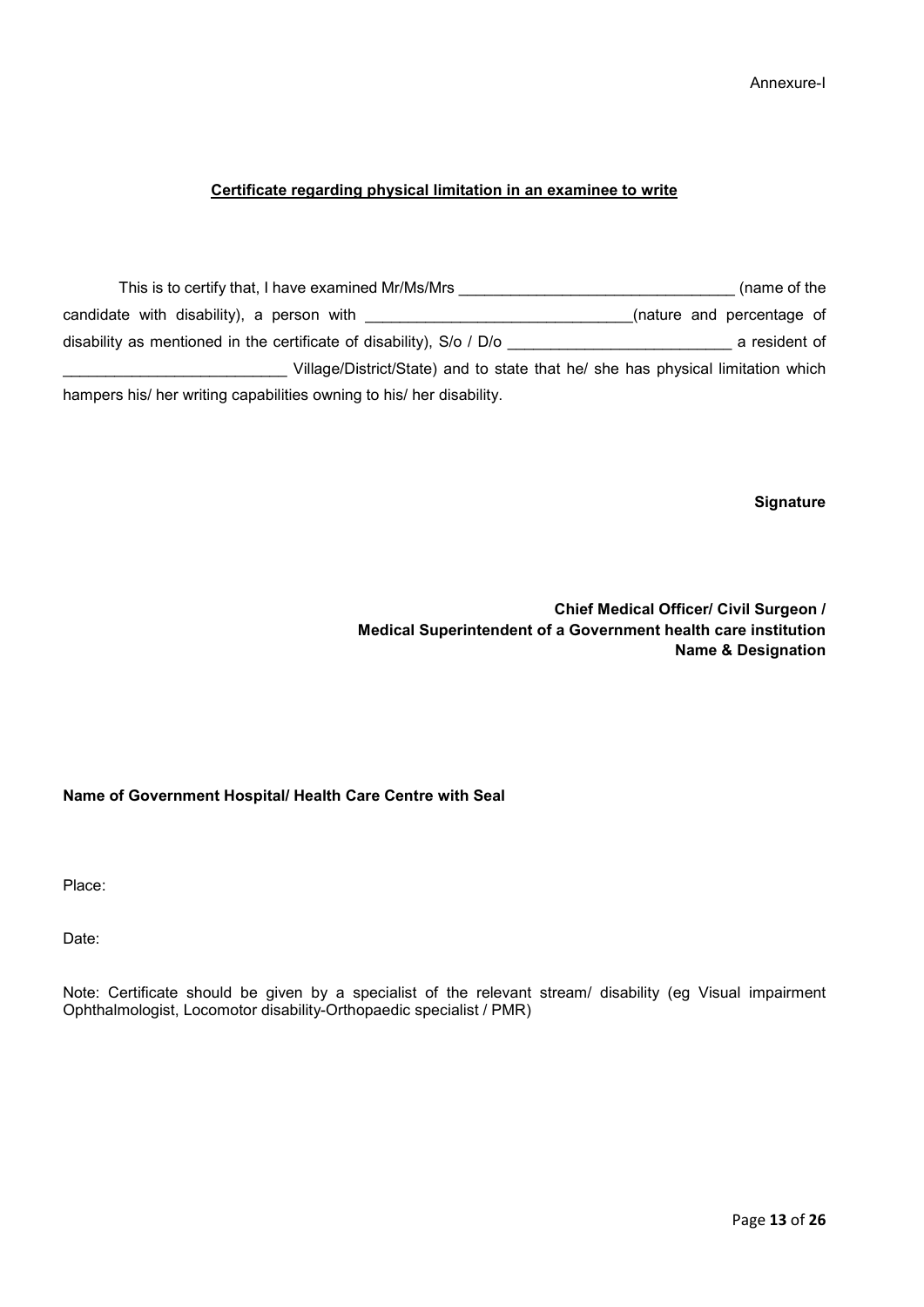Annexure-II

# **Letter of Undertaking for Using Own Scribe**

|                   |  |    | a candidate with <b>contract and the set of the set of the set of the set of the set of the set of the set of th</b> |                                             |  |  |  | (name of the disability)               |  |  |
|-------------------|--|----|----------------------------------------------------------------------------------------------------------------------|---------------------------------------------|--|--|--|----------------------------------------|--|--|
| appearing for the |  |    |                                                                                                                      |                                             |  |  |  | (name of the examination) bearing Roll |  |  |
| No.               |  | at |                                                                                                                      |                                             |  |  |  | (name of the centre) in the District   |  |  |
|                   |  |    |                                                                                                                      | (name of the State/ UT) My qualification is |  |  |  |                                        |  |  |

I do hereby state that \_\_\_\_\_\_\_\_\_\_\_\_\_\_\_\_\_\_\_\_\_\_\_\_\_\_\_\_\_\_\_\_\_ (name of the scribe) will provide the service of scribe/ reader/ lab assistant for the undersigned for taking the aforesaid examination

I do hereby undertake that his/ her qualification is **All and Solution** In case, subsequently it is found that his/ her qualification is not as declared by the undersigned and is beyond my qualification, I shall forfeit my right to the post and claims relating thereto

**(Signature of the candidate with Disability)**

**Place:** 

\_\_\_\_\_\_\_\_\_\_\_\_\_\_\_\_\_\_\_\_\_\_\_\_\_\_\_\_\_\_\_\_

**Date:**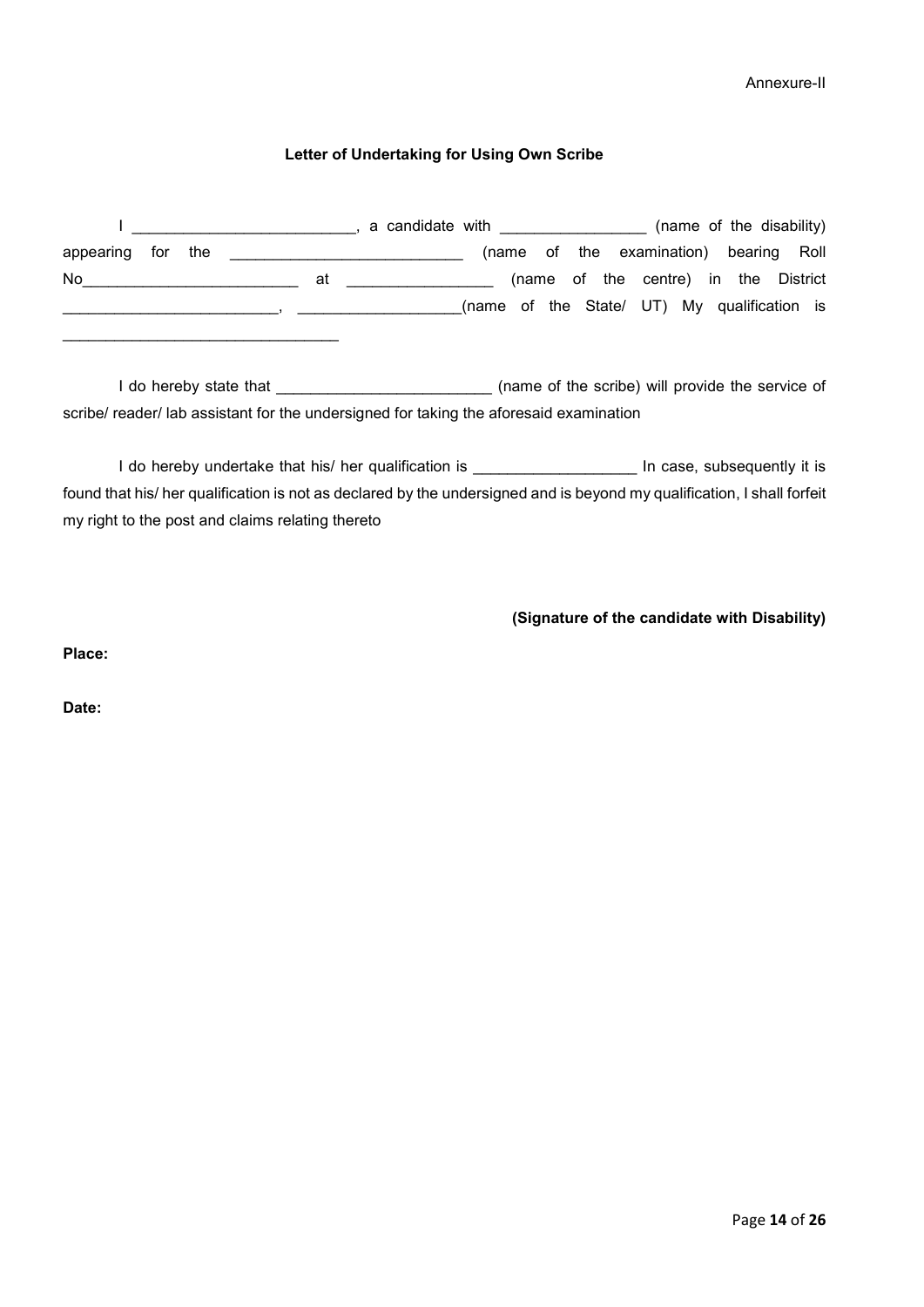# **FORM OF CERTIFICATE FOR SERVING DEFENCE PERSONNEL**

|          |     |  |        | I hereby certify that, according to the information available with me (No) |  |                     |     | (Rank) |    |
|----------|-----|--|--------|----------------------------------------------------------------------------|--|---------------------|-----|--------|----|
|          |     |  | (Name) |                                                                            |  |                     | IS. | due    | to |
| complete | the |  |        | specified term of his engagement with                                      |  | the Armed Forces on |     | (Date) |    |

(Signature of Commanding Officer)

Office Seal

Place:

\_\_\_\_\_\_\_\_\_\_\_\_\_\_\_\_\_\_\_\_\_\_\_\_\_\_

Date: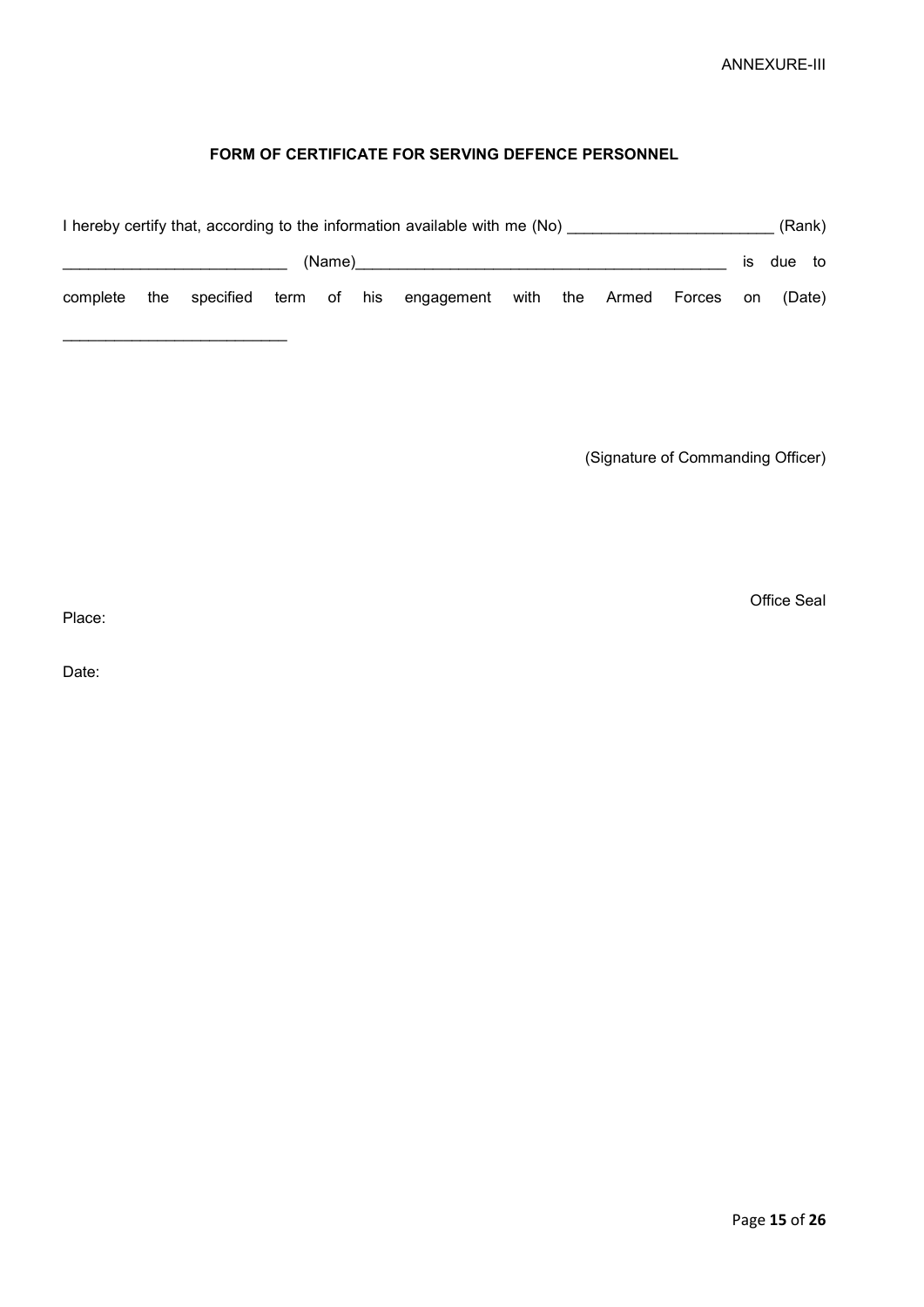# ANNEXURE-IV

# UNDERTAKING TO BE GIVEN BY THE EX-SERVICEMEN

| the control of the control of the control of the control of the control of the control of                                                                                                                                                                                                                 |                                                                                                                                                                                                                                | bearing Roll No<br><u> Letting</u> appearing for |
|-----------------------------------------------------------------------------------------------------------------------------------------------------------------------------------------------------------------------------------------------------------------------------------------------------------|--------------------------------------------------------------------------------------------------------------------------------------------------------------------------------------------------------------------------------|--------------------------------------------------|
| the Document Verification of the <b>Examination</b> , 20 do                                                                                                                                                                                                                                               |                                                                                                                                                                                                                                |                                                  |
| hereby undertake that:                                                                                                                                                                                                                                                                                    |                                                                                                                                                                                                                                |                                                  |
| (a) I am entitled to the benefits admissible to Ex-Servicemen in terms of the Ex-Servicemen Reemployment in<br>Central Civil Services and Posts Rules, 1979, as amended from time to time.                                                                                                                |                                                                                                                                                                                                                                |                                                  |
| (b) I have not joined the Government job on civil side (including Public Sector Undertakings, Autonomous Bodies/<br>Statutory Bodies, Nationalized Banks, etc.) in Group "C" and "D" posts on regular basis after availing of the<br>benefits of reservation given to ex-serviceman for re-employment; OR |                                                                                                                                                                                                                                |                                                  |
| (c) I have availed the benefit of reservation as ex-serviceman for securing Government job on civil side. I have                                                                                                                                                                                          |                                                                                                                                                                                                                                |                                                  |
| joined                                                                                                                                                                                                                                                                                                    |                                                                                                                                                                                                                                |                                                  |
| submitted the self-declaration/ undertaking to my current employer about date wise detail of the application for<br>the above mentioned examination for which I had applied for before joining the present civil employment;                                                                              |                                                                                                                                                                                                                                | <b>OR</b>                                        |
| (d) I have availed the benefit of reservation as ex-serviceman for securing Government job on civil side. I have                                                                                                                                                                                          |                                                                                                                                                                                                                                |                                                  |
| joined                                                                                                                                                                                                                                                                                                    | <u> 1990 - Johann Barbara, martin a</u>                                                                                                                                                                                        | office<br>the<br>0f<br>in                        |
|                                                                                                                                                                                                                                                                                                           | Therefore, I am eligible for age-relaxation only.                                                                                                                                                                              |                                                  |
| I hereby declare that the above statements are true, complete and correct to the best of my knowledge and belief.<br>I understand that in the event of any information being found false or incorrect at any stage, my candidature/<br>appointment is liable to be cancelled/ terminated.                 |                                                                                                                                                                                                                                |                                                  |
|                                                                                                                                                                                                                                                                                                           | Signature: experience and the state of the state of the state of the state of the state of the state of the state of the state of the state of the state of the state of the state of the state of the state of the state of t |                                                  |
|                                                                                                                                                                                                                                                                                                           | Name:<br><u> 1989 - Johann Barbara, martxa alemaniar arg</u>                                                                                                                                                                   |                                                  |
|                                                                                                                                                                                                                                                                                                           |                                                                                                                                                                                                                                |                                                  |
|                                                                                                                                                                                                                                                                                                           |                                                                                                                                                                                                                                |                                                  |
|                                                                                                                                                                                                                                                                                                           |                                                                                                                                                                                                                                |                                                  |
|                                                                                                                                                                                                                                                                                                           |                                                                                                                                                                                                                                |                                                  |
|                                                                                                                                                                                                                                                                                                           |                                                                                                                                                                                                                                |                                                  |
|                                                                                                                                                                                                                                                                                                           |                                                                                                                                                                                                                                |                                                  |
|                                                                                                                                                                                                                                                                                                           |                                                                                                                                                                                                                                |                                                  |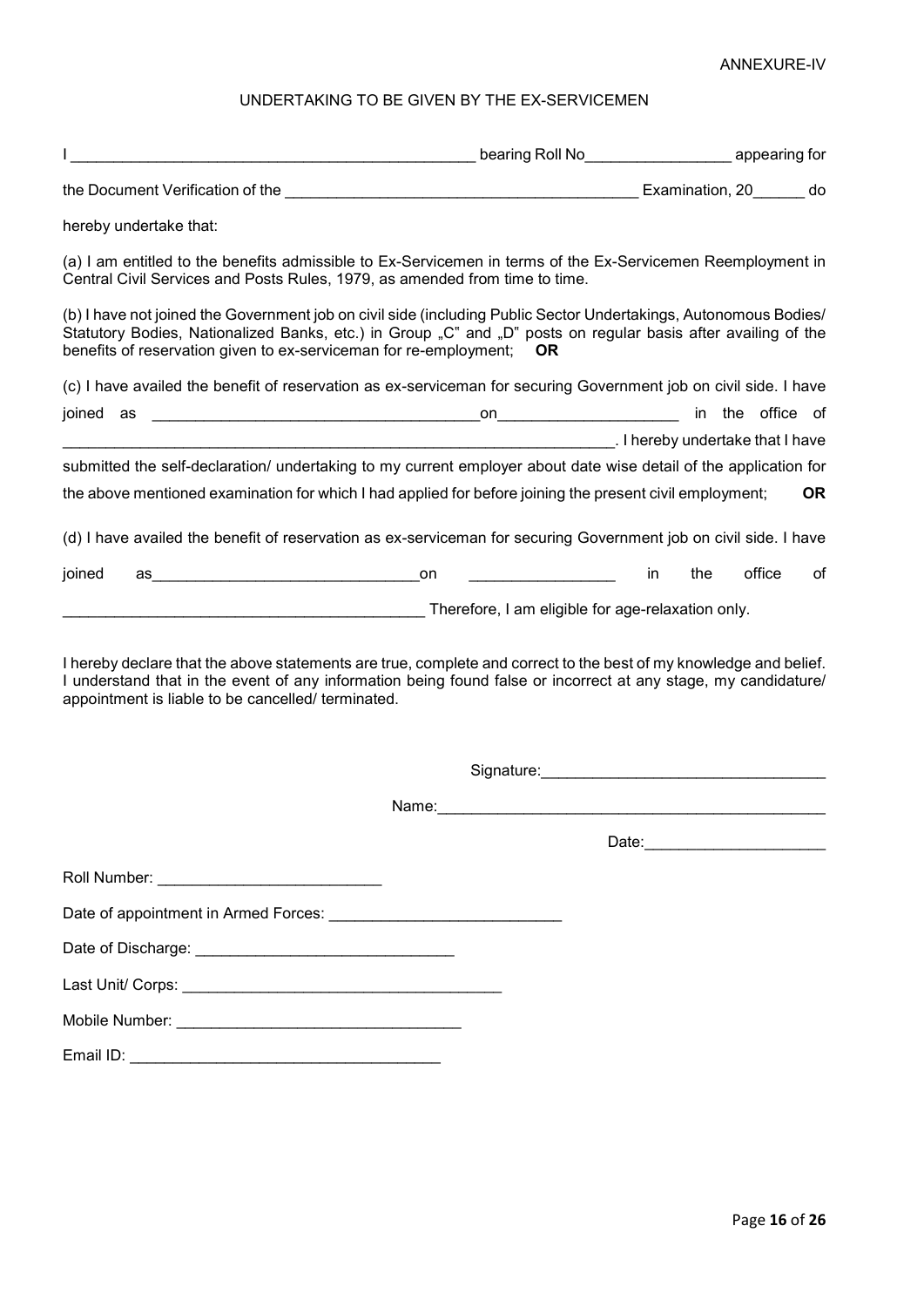## **FORMAT FOR SC/ ST CERTIFICATE**

#### **The form of certificate to be produced by Scheduled Castes and Scheduled Tribes candidates applying for appointment to posts under Government of India**

|            |  |        |                                                 |                    |  |    | son $/$                                               |
|------------|--|--------|-------------------------------------------------|--------------------|--|----|-------------------------------------------------------|
| 0t         |  |        |                                                 |                    |  |    | of                                                    |
|            |  |        |                                                 |                    |  | Ω1 | the                                                   |
| Territory* |  |        |                                                 |                    |  |    | to                                                    |
|            |  | caste/ |                                                 |                    |  |    |                                                       |
|            |  |        | This is to certify that Shri/ Shrimati /Kumari* | District/Division* |  |    | belongs<br>Tribes* which is recognized as a Scheduled |

Castes/Scheduled Tribes\* under:-

@The Constitution (Scheduled Castes) Order, 1950 @The Constitution (Scheduled Tribes) Order, 1950 @The Constitution (Scheduled Castes) Union Territories Order, 1951 @The Constitution (Scheduled Tribes) Union Territories Order, 1951

[As amended by the Scheduled Castes and Scheduled Tribes Lists(Modification) order, 1956, the Bombay Reorganization Act, 1960 & the Punjab Reorganization Act, 1966, the State of Himachal Pradesh Act 1970, the North-Eastern Area(Reorganization) Act, 1971; the Scheduled Castes and Scheduled Tribes Order(Amendment) Act, 1976, the State of Mizoram Act, 1986, the State of Arunachal Pradesh Act, 1986 and the Goa, Daman and Diu (Reorganisation) Act, 1987.]

@ The Constitution (Jammu & Kashmir) Scheduled Castes Order, 1956

@The Constitution (Andaman and Nicobar Islands) Scheduled Tribes Order, 1959 as amended by the Scheduled Castes and Scheduled Tribes order (Amendment Act), 1976.

- @The Constitution (Dadra and Nagar Haveli) Scheduled Castes order 1962.
- @The Constitution (Dadra and Nagar Haveli) Scheduled Tribes Order 1962.
- @The Constitution (Pondicherry) Scheduled Castes Order 1964
- @The Constitution (Uttar Pradesh) Scheduled Tribes Order, 1967
- @The Constitution (Goa, Daman & Diu) Scheduled Castes Order, 1968

@The Constitution (Goa, Daman & Diu) Scheduled Tribes Order 1968

- @The Constitution (Nagaland) Scheduled Tribes Order, 1970
- @The Constitution (Sikkim) Scheduled Castes Order 1978
- @The Constitution (Sikkim) Scheduled Tribes Order 1978
- @The Constitution (Jammu & Kashmir) Scheduled Tribes Order 1989
- @The Constitution (SC) orders (Amendment) Act, 1990

@The Constitution (ST) orders (Amendment) Ordinance 1991

@The Constitution (ST) orders (Second Amendment) Act, 1991

@The Scheduled Castes and Schedules Tribes Orders (Amendment) Act, 2002

@The Constitution (Scheduled Castes) Order (Amendment) Act, 2002

@The Constitution (Scheduled Castes and Scheduled Tribes) Orders (Amendment) Act, 2002

@The Constitution (Scheduled Castes) Orders (Second Amendment) Act, 2002 36

**%2.** Applicable in the case of Scheduled Castes/ Scheduled Tribes persons who have migrated from one State/Union Territory Administration to another.

|      |                      |    | This certificate is issued on the basis of the Scheduled Castes/ Scheduled Tribes certificate issued to |  |    |               |               |            |
|------|----------------------|----|---------------------------------------------------------------------------------------------------------|--|----|---------------|---------------|------------|
| Shri | Shrimati*            |    |                                                                                                         |  |    |               | Father/mother | οf         |
|      | Shri/Srimati/Kumari* |    |                                                                                                         |  | οt | village       |               | town*      |
|      |                      | ın | District/Division* of the State                                                                         |  |    | $\frac{1}{2}$ | Union         | Territory* |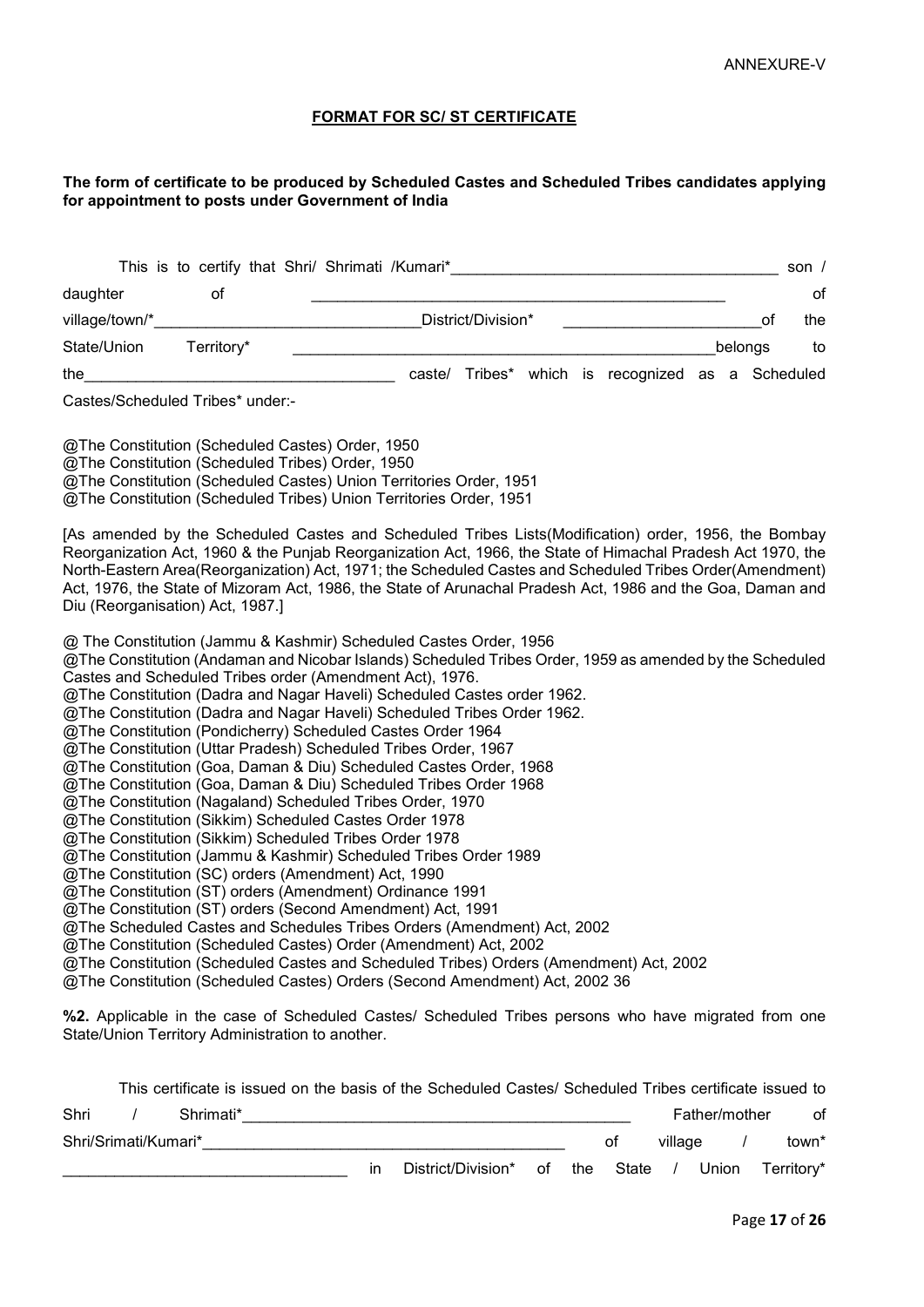| who belong to the Caste/Tribe* which is recognized as a Scheduled                |                                     |
|----------------------------------------------------------------------------------|-------------------------------------|
| Caste/Scheduled Tribe in the State/Union Territory* of _________________________ | issued by                           |
|                                                                                  |                                     |
|                                                                                  | and /or * his/her family            |
|                                                                                  |                                     |
|                                                                                  |                                     |
|                                                                                  | <b>Signature Signature</b><br>$***$ |
|                                                                                  |                                     |
|                                                                                  |                                     |

(with seal of office) State/ Union Territory\*

Place:\_\_\_\_\_\_\_\_\_\_\_\_\_\_\_

Date:

\*Please delete the words which are not applicable @ Please quote specific presidential order % Delete the paragraph which is not applicable.

**NOTE**: The term ordinarily reside(s) used here will have the same meaning as in section 20 of the Representation of the People Act,1950.

- \*\* List of authorities empowered to issue Scheduled Caste/Scheduled Tribe Certificates:
- (i) District Magistrate/ Additional District Magistrate/ Collector/ Deputy Commissioner/ Additional Deputy Commissioner/ Dy.Collector / Ist Class Stipendiary Magistrate/ +SubDivisional Magistrate/ Taluka Magistrate/ Executive Magistrate/ Extra Assistant Commissioner. + ( not below of the rank of 1st Class Stipendiary Magistrate).
- (ii) Chief Presidency Magistrate/Additional Chief Presidency Magistrate/Presidency Magistrate.
- (iii) Revenue Officers not below the rank of Tehsildar.
- (iv) Sub-Divisional Officers of the area where the candidate and/or his family normally resides.
- (v) Administrator/ Secretary to Administrator/ Development Officer (Lakshadweep)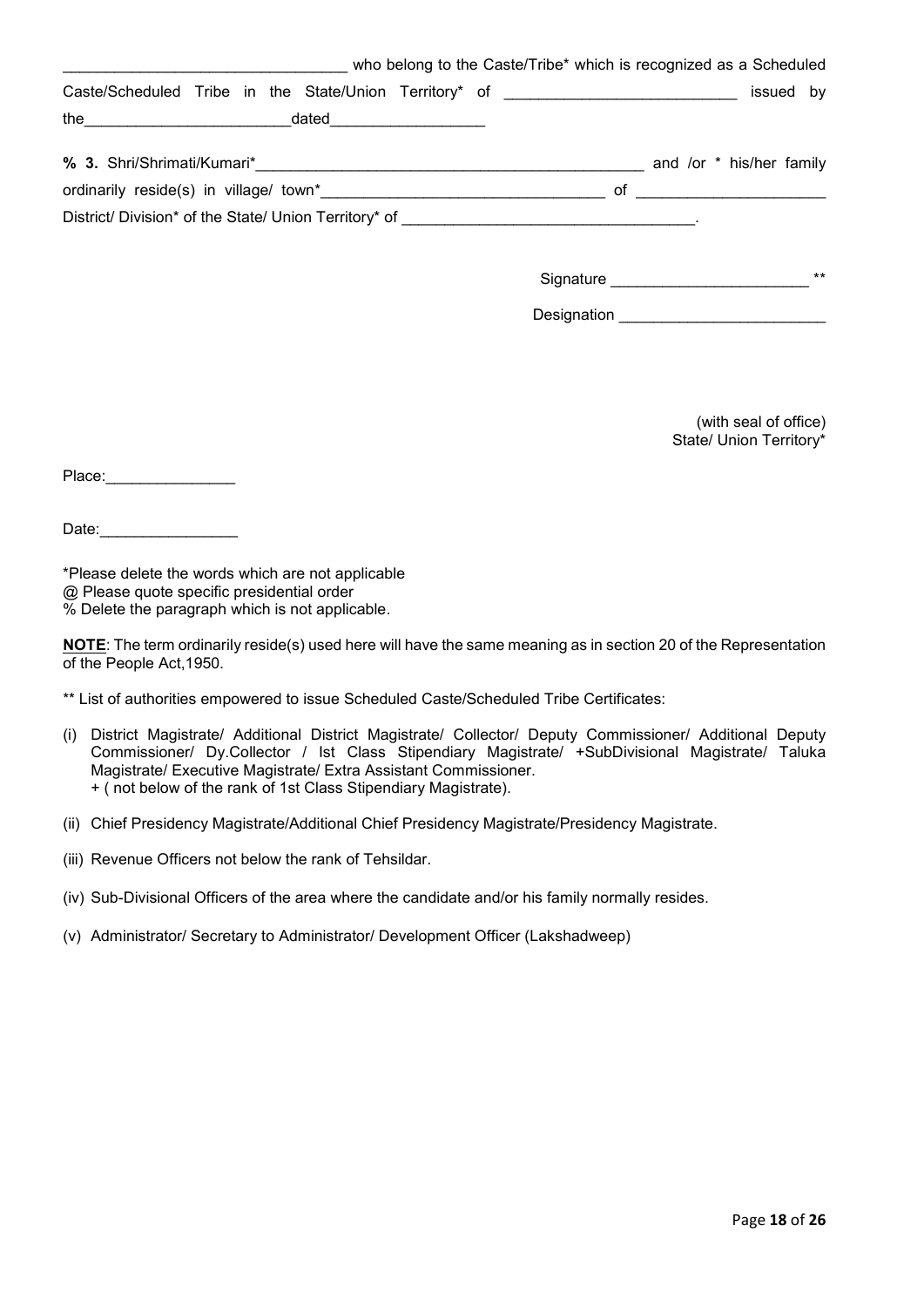# (FORMAT OF CERTIFICATE TO BE PRODUCED BY OTHER BACKWARD CLASSES

# APPLYING FOR APPOINTMENT TO POSTS UNDER THE GOVERNMENT OF INDIA)

| This is to certify that Shri / Smt. / Kumari ___________________________________                                                                                                                                                     |                   |    |    |                                               | son/ daughter |        |
|--------------------------------------------------------------------------------------------------------------------------------------------------------------------------------------------------------------------------------------|-------------------|----|----|-----------------------------------------------|---------------|--------|
| of<br>and the control of the control of the control of the control of the control of the control of the control of the                                                                                                               |                   |    | οf |                                               | village/town  |        |
|                                                                                                                                                                                                                                      |                   |    |    |                                               |               | in the |
|                                                                                                                                                                                                                                      |                   |    |    |                                               |               |        |
| Community which is recognized as a backward class under the Government of India, Ministry of Social Justice                                                                                                                          |                   |    |    |                                               |               |        |
| and Empowerment's Resolution No. <b>All and Empowerment's Resolution No.</b> All and the set of the set of the set of the set of the set of the set of the set of the set of the set of the set of the set of the set of the set of  |                   |    |    |                                               |               |        |
|                                                                                                                                                                                                                                      |                   |    |    | and/or his/her family ordinarily reside(s) in |               |        |
| the <u>successive and the set of the set of the set of the set of the set of the set of the set of the set of the set of the set of the set of the set of the set of the set of the set of the set of the set of the set of the </u> | District/Division | of |    |                                               |               |        |
| State/Union Territory.                                                                                                                                                                                                               |                   |    |    |                                               |               |        |

This is also to certify that he/she does not belong to the persons/sections (Creamy Layer) mentioned in Column 3 of the Scheduled to the Government of India, Department of Personnel & Training O.M. No. 36012/22/93-Estt (SCT) dated 8.9.1993, O.M. No. 36033/3/2004-Estt. (Res) dated 9th March, 2004, O.M. No.36033/3/2004- Estt. (Res) dated 14th October, 2008 and O.M. No. 36033/1/2013-Estt. (Res) dated 27th May, 2013\*\*.

Signature-------------------

Designation-------------------------\$

Dated:

Seal

\_\_\_\_\_\_\_\_\_\_\_\_\_\_\_\_\_\_\_\_\_\_\_\_\_\_\_\_\_\_\_\_\_\_\_\_\_\_\_\_\_\_\_\_\_\_\_\_\_\_\_\_\_\_\_\_\_\_\_\_\_\_\_\_\_\_\_\_\_\_\_

\*- The authority issuing the certificate may have to mention the details of Resolution of Government of India, in which the caste of the candidate"s is mentioned as OBC.

\*\*- As amended from time to time.

\$- List of Authorities empowered to issue Other Backward Classes certificate will be the same as those empowered to issue Scheduled caste/ Scheduled Tribe Certificates.

Note: The term" Ordinarily" used here will have the same meaning as in Section 20 of the Representation of the People Act,1950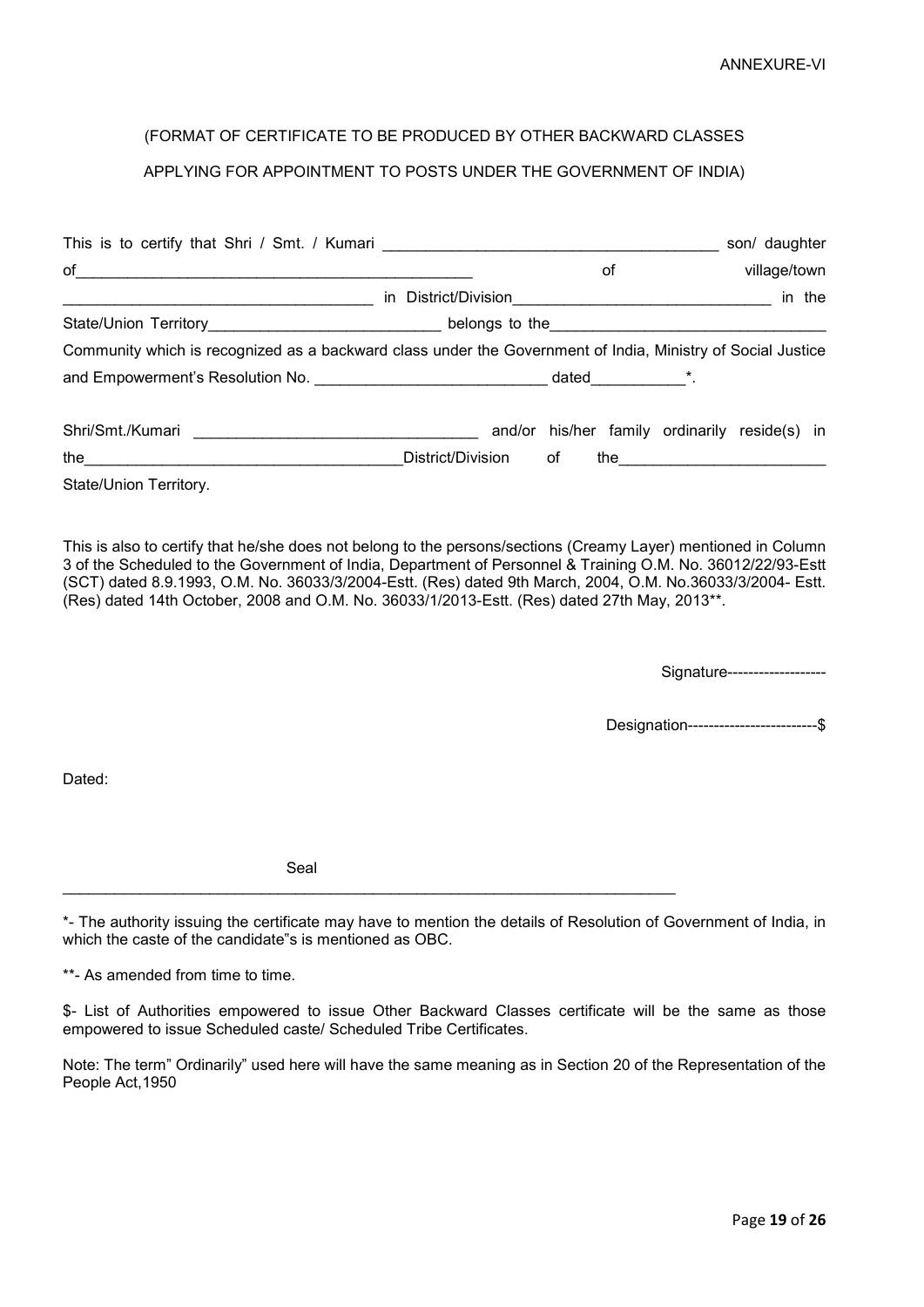Government of ................

(Name & Address of the authority issuing the certificate)

# INCOME & ASSEST CERTIFICATE TO BE PRODUCED BY ECONOMICALLY WEAKER SECTIONS

|    | Certificate No.                                                                                                                                                                                                                                                                  |                                                                                                                                                                                                                                                                                 |                |           |        | Date _____________________ |                                                                                  |
|----|----------------------------------------------------------------------------------------------------------------------------------------------------------------------------------------------------------------------------------------------------------------------------------|---------------------------------------------------------------------------------------------------------------------------------------------------------------------------------------------------------------------------------------------------------------------------------|----------------|-----------|--------|----------------------------|----------------------------------------------------------------------------------|
|    | <b>VALID FOR THE YEAR</b>                                                                                                                                                                                                                                                        |                                                                                                                                                                                                                                                                                 |                |           |        |                            |                                                                                  |
|    |                                                                                                                                                                                                                                                                                  | This is to certify that Shri/Smt./Kumari<br>Shipmari Lines and Containing the Container of the Container of the Container of the Container of the Contain                                                                                                                       |                |           |        |                            | son/ daughter / wife                                                             |
| of |                                                                                                                                                                                                                                                                                  | <u> 1989 - Johann John Harry Harry Harry Harry Harry Harry Harry Harry Harry Harry Harry Harry Harry Harry Harry H</u>                                                                                                                                                          |                | permanent |        | resident                   | οf                                                                               |
|    |                                                                                                                                                                                                                                                                                  | the control of the control of the control of the control of the control of the control of                                                                                                                                                                                       |                |           |        | Village                    | $\prime$                                                                         |
|    |                                                                                                                                                                                                                                                                                  |                                                                                                                                                                                                                                                                                 |                | Office    |        |                            | <b>District</b>                                                                  |
|    |                                                                                                                                                                                                                                                                                  | the control of the control of the control of the control of the control of the control of                                                                                                                                                                                       | in<br>Pin Code | the       | State/ | Union                      | Territory<br>Whose photograph is                                                 |
|    | attested below belongs to Economically Weaker Sections, since the gross annual income* of his/ her 'family'**<br>is below Rs. 8 Lakh (Rupees Eight Lakh only) for the financial year ________________His/ her family does not<br>own or possess any of the following assets ***: |                                                                                                                                                                                                                                                                                 |                |           |        |                            |                                                                                  |
|    |                                                                                                                                                                                                                                                                                  | I. 5 acres of agricultural land and above;<br>II. Residential flat of 1000 sq. ft. and above;<br>III Residential plot of 100 sq. yards and above in notified municipalities;<br>IV Residential plot of 200 sq. yards and above in areas other than the notified municipalities. |                |           |        |                            |                                                                                  |
| 2. |                                                                                                                                                                                                                                                                                  |                                                                                                                                                                                                                                                                                 |                |           |        | belongs                    | to<br>the<br>caste which is not recognized as a Scheduled Caste, Scheduled Tribe |
|    | and Other Backward Classes (Central List).                                                                                                                                                                                                                                       |                                                                                                                                                                                                                                                                                 |                |           |        |                            |                                                                                  |
|    |                                                                                                                                                                                                                                                                                  |                                                                                                                                                                                                                                                                                 |                |           |        |                            | Signature with seal of Office <b>Signature with seal of Office</b>               |
|    |                                                                                                                                                                                                                                                                                  |                                                                                                                                                                                                                                                                                 |                |           |        |                            | Name                                                                             |
|    |                                                                                                                                                                                                                                                                                  |                                                                                                                                                                                                                                                                                 |                |           |        |                            | Designation <b>Designation</b>                                                   |
|    | Recent Passport size<br>attested photograph of<br>the applicant                                                                                                                                                                                                                  |                                                                                                                                                                                                                                                                                 |                |           |        |                            |                                                                                  |

\*Note 1: Income covered all sources i.e. salary, agriculture, business, profession etc.

\*\* Note 2: The term 'Family' for this purpose include the person, who seeks benefit of reservation, his/ her parents and siblings below the age of 18 years as also his/her spouse and children below the age of 18 years.

\*\*\*Note 3: The property held by a "Family" in different locations or different places/cities have been clubbed while applying the land or property holding test to determine EWS status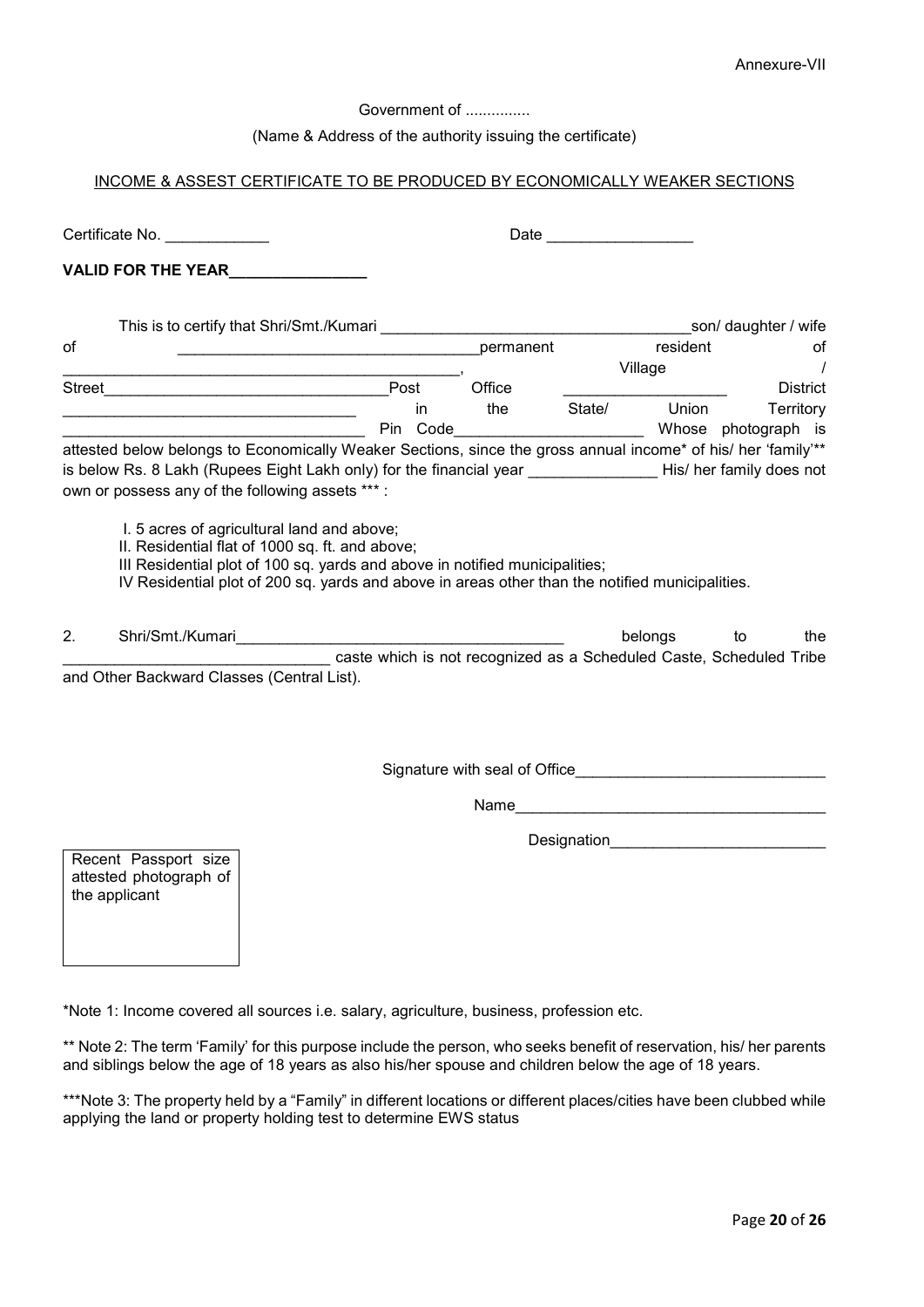#### Form-V

|             |                          |    |                                                                                                                                                                                                                               |       | rule 18(1)] | Certificate of Disability | (In cases of amputation or complete permanent paralysis of limbs or dwarfism and in case of blindness) [See                                                                                                                    |                                                                                                                |           |                        |
|-------------|--------------------------|----|-------------------------------------------------------------------------------------------------------------------------------------------------------------------------------------------------------------------------------|-------|-------------|---------------------------|--------------------------------------------------------------------------------------------------------------------------------------------------------------------------------------------------------------------------------|----------------------------------------------------------------------------------------------------------------|-----------|------------------------|
|             |                          |    |                                                                                                                                                                                                                               |       |             |                           | (Name and Address of the Medical Authority issuing the Certificate)                                                                                                                                                            |                                                                                                                |           |                        |
|             |                          |    |                                                                                                                                                                                                                               |       |             |                           |                                                                                                                                                                                                                                | <b>Recent Passport size</b><br>attested photograph<br>(Showing face only) of<br>the person with<br>disability. |           |                        |
|             | Certificate No.          |    |                                                                                                                                                                                                                               | Date: |             |                           |                                                                                                                                                                                                                                |                                                                                                                |           |                        |
|             | This                     | is | to certify                                                                                                                                                                                                                    |       |             |                           | that I have carefully examined                                                                                                                                                                                                 | son/wife/daughter                                                                                              | $\circ$ f | Shri/Smt./Kum.<br>Shri |
|             |                          |    |                                                                                                                                                                                                                               |       |             |                           | _______ years, male/female ___________________ Registration No _______________ permanent resident of                                                                                                                           |                                                                                                                |           |                        |
|             |                          |    |                                                                                                                                                                                                                               |       |             |                           | House No. ______________ Ward / Village /Street ________________________________Post Office                                                                                                                                    |                                                                                                                |           |                        |
|             |                          |    | <b>District</b>                                                                                                                                                                                                               |       |             |                           |                                                                                                                                                                                                                                |                                                                                                                |           | whose                  |
|             |                          |    | photograph is affixed above, and am satisfied that:                                                                                                                                                                           |       |             |                           |                                                                                                                                                                                                                                |                                                                                                                |           |                        |
|             | (A) he/she is a case of: |    |                                                                                                                                                                                                                               |       |             |                           |                                                                                                                                                                                                                                |                                                                                                                |           |                        |
|             | locomotor disability     |    |                                                                                                                                                                                                                               |       |             |                           |                                                                                                                                                                                                                                |                                                                                                                |           |                        |
| $\bullet$   | dwarfism                 |    |                                                                                                                                                                                                                               |       |             |                           |                                                                                                                                                                                                                                |                                                                                                                |           |                        |
| $\bullet$   |                          |    | blindness (Please tickas applicable)                                                                                                                                                                                          |       |             |                           |                                                                                                                                                                                                                                |                                                                                                                |           |                        |
|             |                          |    | (B) the diagnosis in his/her case is example the diagnosis of the state of the state of the state of the state of the state of the state of the state of the state of the state of the state of the state of the state of the |       |             |                           |                                                                                                                                                                                                                                |                                                                                                                |           |                        |
|             |                          |    |                                                                                                                                                                                                                               |       |             |                           | (C) he/she has ______________ % (in figure) ____________________________ percent (in words) permanent                                                                                                                          |                                                                                                                |           |                        |
|             |                          |    |                                                                                                                                                                                                                               |       |             |                           | locomotor disability/ dwarfism / blindness in relation to his/her                                                                                                                                                              | and the contract of the contract of the contract of                                                            |           |                        |
| specified). |                          |    |                                                                                                                                                                                                                               |       |             |                           | body) as per guidelines ( body) as per guidelines ( body) as per guidelines ( body) as per guidelines ( body) as per guidelines ( body) as per guidelines ( body) as per guidelines ( body) as per guidelines ( body) as per g |                                                                                                                |           |                        |
|             |                          |    |                                                                                                                                                                                                                               |       |             |                           |                                                                                                                                                                                                                                |                                                                                                                |           |                        |
| 2.          |                          |    |                                                                                                                                                                                                                               |       |             |                           | The applicant has submitted the following document as proof of residence:-                                                                                                                                                     |                                                                                                                |           |                        |

Nature of Document Date of Issue Details of authority issuing certificate

| <b>Nature of Document</b> | Date of Issue | <b>Details</b><br>οf<br>certificate | authoritv | issuina |
|---------------------------|---------------|-------------------------------------|-----------|---------|
|                           |               |                                     |           |         |

(Signature and Seal of Authorised Signatory of notified Medical Authority)

Signature/thumb impression of the person in whose favour certificate of disability is issued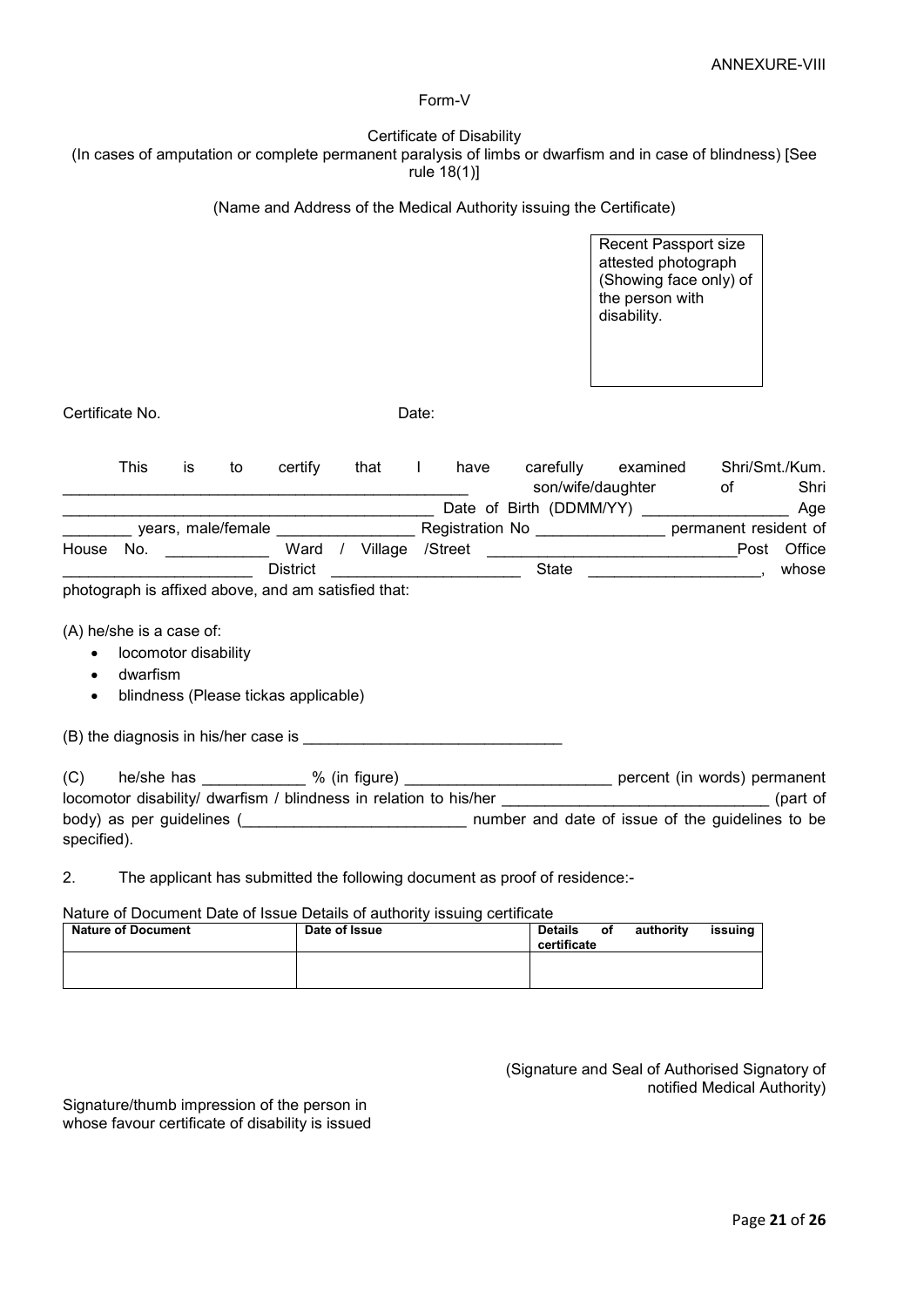# Form - VI

#### Certificate of Disability (In cases of multiple disabilities) [See rule 18(1)] (Name and Address of the Medical Authority issuing the Certificate)

Recent passport size attested photograph (Showing face only) of the person with disability

Certificate No **Date:** 

| This        | IS | to | certify                                                   | that                | we | have                     | carefully | examined                       | Shri/Smt/Kum |        |
|-------------|----|----|-----------------------------------------------------------|---------------------|----|--------------------------|-----------|--------------------------------|--------------|--------|
|             |    |    |                                                           |                     |    | son/wife/daughter        |           | οt                             |              | Shri   |
|             |    |    |                                                           |                     |    | Date of Birth (DD/MM/YY) |           | Age                            |              | vears. |
| male/female |    |    |                                                           | Registration<br>No. |    |                          |           | permanent resident of House No |              |        |
|             |    |    | Ward/Village/Street                                       |                     |    | Post Office              |           | <b>District</b>                |              | State  |
|             |    |    | whose photograph is affixed above, and am satisfied that: |                     |    |                          |           |                                |              |        |

(A) he/she is a case of Multiple Disability. His/her extent of permanent physical impairment/disability has been evaluated as per guidelines (................number and date of issue of the guidelines to be specified) for the disabilities ticked below, and is shown against the relevant disability in the table below:

| $S$ No           | <b>Disability</b>                   | Affected part of body     | <b>Diagnosis</b> | Permanent physical impairment<br>/ mental disability (in %) |
|------------------|-------------------------------------|---------------------------|------------------|-------------------------------------------------------------|
| $\overline{1}$ . | Locomotor disability                | $^\text{\textregistered}$ |                  |                                                             |
| $\overline{2}$ . | Muscular Dystrophy                  |                           |                  |                                                             |
| $\overline{3}$ . | Leprosy cured                       |                           |                  |                                                             |
| 4.               | Dwarfism                            |                           |                  |                                                             |
| 5.               | Cerebral Palsy                      |                           |                  |                                                             |
| 6.               | Acid attack Victim                  |                           |                  |                                                             |
| 7.               | Low vision                          | #                         |                  |                                                             |
| 8.               | <b>Blindness</b>                    | $\overline{\#}$           |                  |                                                             |
| 9.               | Deaf                                | £                         |                  |                                                             |
| 10.              | Hard of Hearing                     | $\overline{\mathbf{f}}$   |                  |                                                             |
| 11.              | Speech and Language disability      |                           |                  |                                                             |
| 12.              | <b>Intellectual Disability</b>      |                           |                  |                                                             |
| 13.              | <b>Specific Learning Disability</b> |                           |                  |                                                             |
| 14.              | Autism Spectrum Disorder            |                           |                  |                                                             |
| 15.              | <b>Mental illness</b>               |                           |                  |                                                             |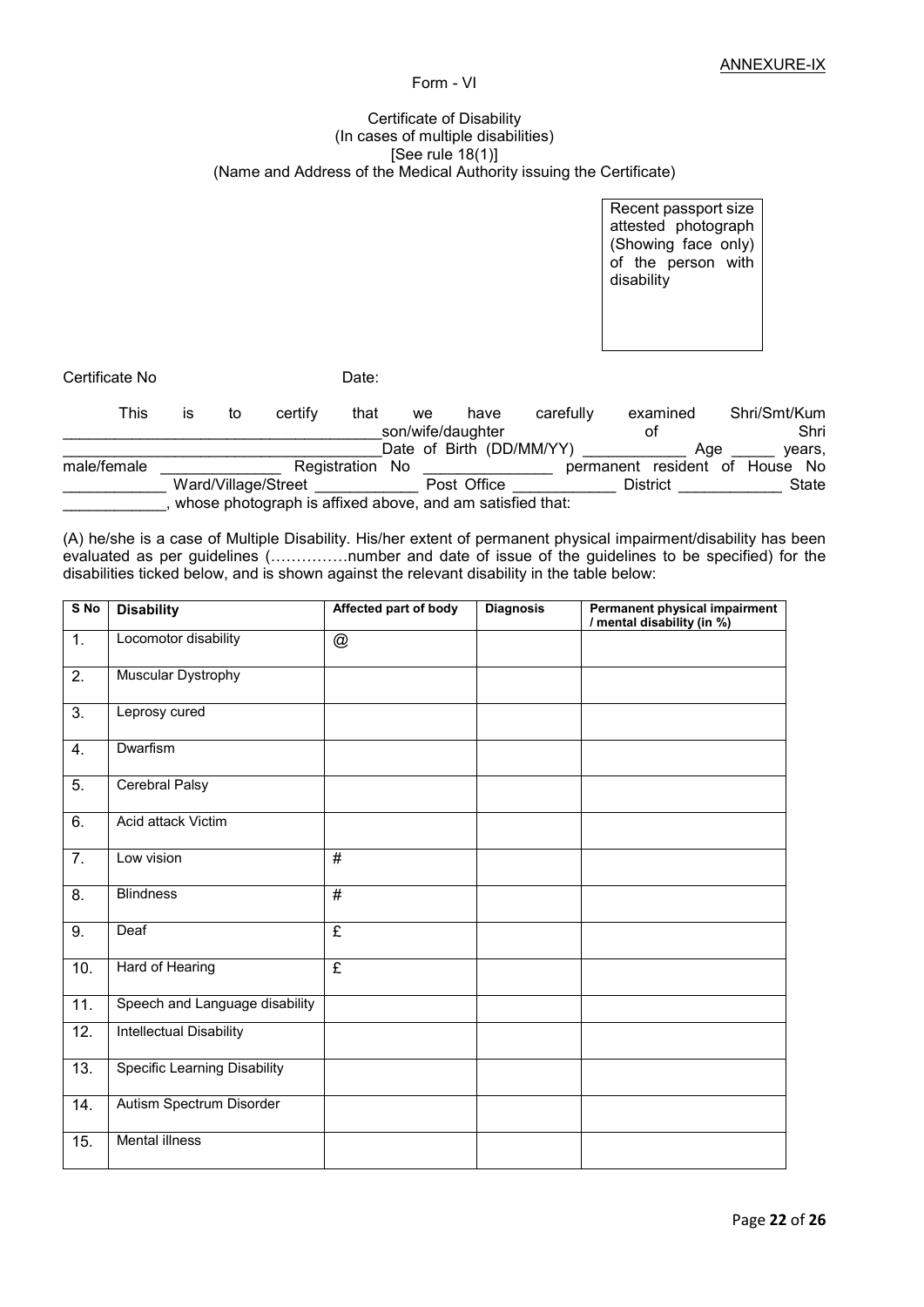| S No | <b>Disability</b>                      | Affected part of body | <b>Diagnosis</b> | Permanent physical impairment<br>/ mental disability (in %) |
|------|----------------------------------------|-----------------------|------------------|-------------------------------------------------------------|
| 16.  | <b>Chronic Neurological Conditions</b> |                       |                  |                                                             |
| 17.  | Multiple sclerosis                     |                       |                  |                                                             |
| 18.  | Parkinson's disease                    |                       |                  |                                                             |
| 19.  | Haemophilia                            |                       |                  |                                                             |
| 20.  | Thalassemia                            |                       |                  |                                                             |
| 21.  | Sickle Cell disease                    |                       |                  |                                                             |

(B) In the light of the above, his/her over all permanent physical impairment as per guidelines (………number and date of issue of the guidelines to be specified), is as follows :

In figures: -\_\_\_\_\_\_\_\_\_\_\_\_\_\_\_\_\_\_\_\_ percent

In words: -\_\_\_\_\_\_\_\_\_\_\_\_\_\_\_\_\_\_\_\_\_\_\_\_\_\_\_\_\_\_\_\_\_\_\_\_\_\_\_\_\_\_\_\_\_\_ percent

2 This condition is progressive/non-progressive/likely to improve/not likely to improve

3 Reassessment of disability is :

(i) not necessary, OR

(ii) is recommended/after\_\_\_\_\_\_\_\_\_\_ years \_\_\_\_\_\_\_\_\_\_ months, and therefore this certificate shall be valid till  $(DD/MM/YY)$ 

@ eg Left/right/both arms/legs # eg Single eye £ eg Left/Right/both ears 4

4 The applicant has submitted the following document as proof of residence:

| <b>Nature of document</b> | Date of issue | Details of authority<br>issuing<br>certificate |
|---------------------------|---------------|------------------------------------------------|
|                           |               |                                                |

# 5 Signature and seal of the Medical Authority

| Name and Seal of Member | Name and Seal of Member | Name<br>Chairperson | and | Seal | οf | the |
|-------------------------|-------------------------|---------------------|-----|------|----|-----|

Signature/thumb impression of the person in whose favour certificate of disability is issued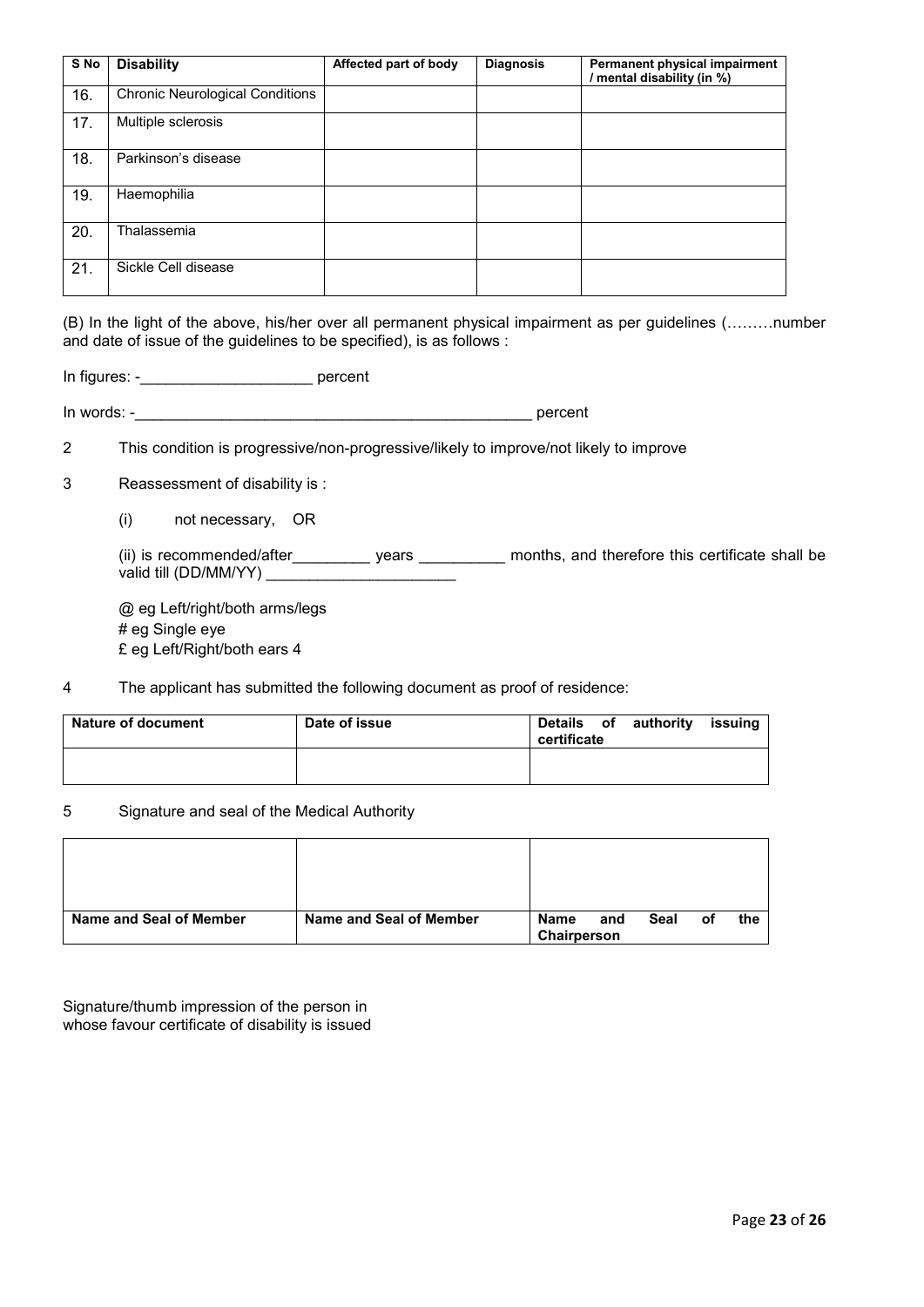#### Form – VII Certificate of Disability (In cases other than those mentioned in Forms V and VI) (Name and Address of the Medical Authority issuing the Certificate) (See rule 18(1))

Recent passport size attested photograph (Showing face only) of the person with disability

Certificate No **Date:** 

| This is to certify that I have carefully examined Shri/Smt/Kum                                                                                                                                                                         |                     |                 |  |                          |
|----------------------------------------------------------------------------------------------------------------------------------------------------------------------------------------------------------------------------------------|---------------------|-----------------|--|--------------------------|
| son/wife/daughter of Shri                                                                                                                                                                                                              |                     |                 |  | Date of Birth (DD/MM/YY) |
| Age                                                                                                                                                                                                                                    | years, male/female  | Registration No |  | permanent                |
| resident of House No<br><u>Letter and the set of the set of the set of the set of the set of the set of the set of the set of the set of the set of the set of the set of the set of the set of the set of the set of the set of t</u> | Ward/Village/Street |                 |  | Post Office              |
| District                                                                                                                                                                                                                               | State               |                 |  | whose photograph is      |
| affixed above, and am satisfied that he/she is a case of                                                                                                                                                                               |                     |                 |  | disability His/her       |
| extent of percentage physical impairment/disability has been evaluated as per guidelines (number and date                                                                                                                              |                     |                 |  |                          |

of issue of the guidelines to be specified) and is shown against the relevant disability in the table below:

| $\overline{\mathbf{s}}$<br><b>No</b> | <b>Disability</b>                      | <b>Affected</b><br>body   | part | of | <b>Diagnosis</b> | physical<br>Permanent<br>impairment/mental |
|--------------------------------------|----------------------------------------|---------------------------|------|----|------------------|--------------------------------------------|
| 1.                                   | Locomotor disability                   | $^\text{\textregistered}$ |      |    |                  | disability (in %)                          |
|                                      |                                        |                           |      |    |                  |                                            |
| 2.                                   | Muscular Dystrophy                     |                           |      |    |                  |                                            |
| $\overline{3}$ .                     | Leprosy cured                          |                           |      |    |                  |                                            |
| 4.                                   | Cerebral Palsy                         |                           |      |    |                  |                                            |
| 5.                                   | Acid attack Victim                     |                           |      |    |                  |                                            |
| 6.                                   | Low vision                             | $\overline{\#}$           |      |    |                  |                                            |
| 7.                                   | Deaf                                   | $\overline{\epsilon}$     |      |    |                  |                                            |
| 8.                                   | Hard of Hearing                        | €                         |      |    |                  |                                            |
| 9.                                   | Speech and Language disability         |                           |      |    |                  |                                            |
| 10.                                  | Intellectual Disability                |                           |      |    |                  |                                            |
| 11.                                  | <b>Specific Learning Disability</b>    |                           |      |    |                  |                                            |
| $\overline{12}$ .                    | Autism Spectrum Disorder               |                           |      |    |                  |                                            |
| 13.                                  | <b>Mental illness</b>                  |                           |      |    |                  |                                            |
| 14.                                  | <b>Chronic Neurological Conditions</b> |                           |      |    |                  |                                            |
| 15.                                  | Multiple sclerosis                     |                           |      |    |                  |                                            |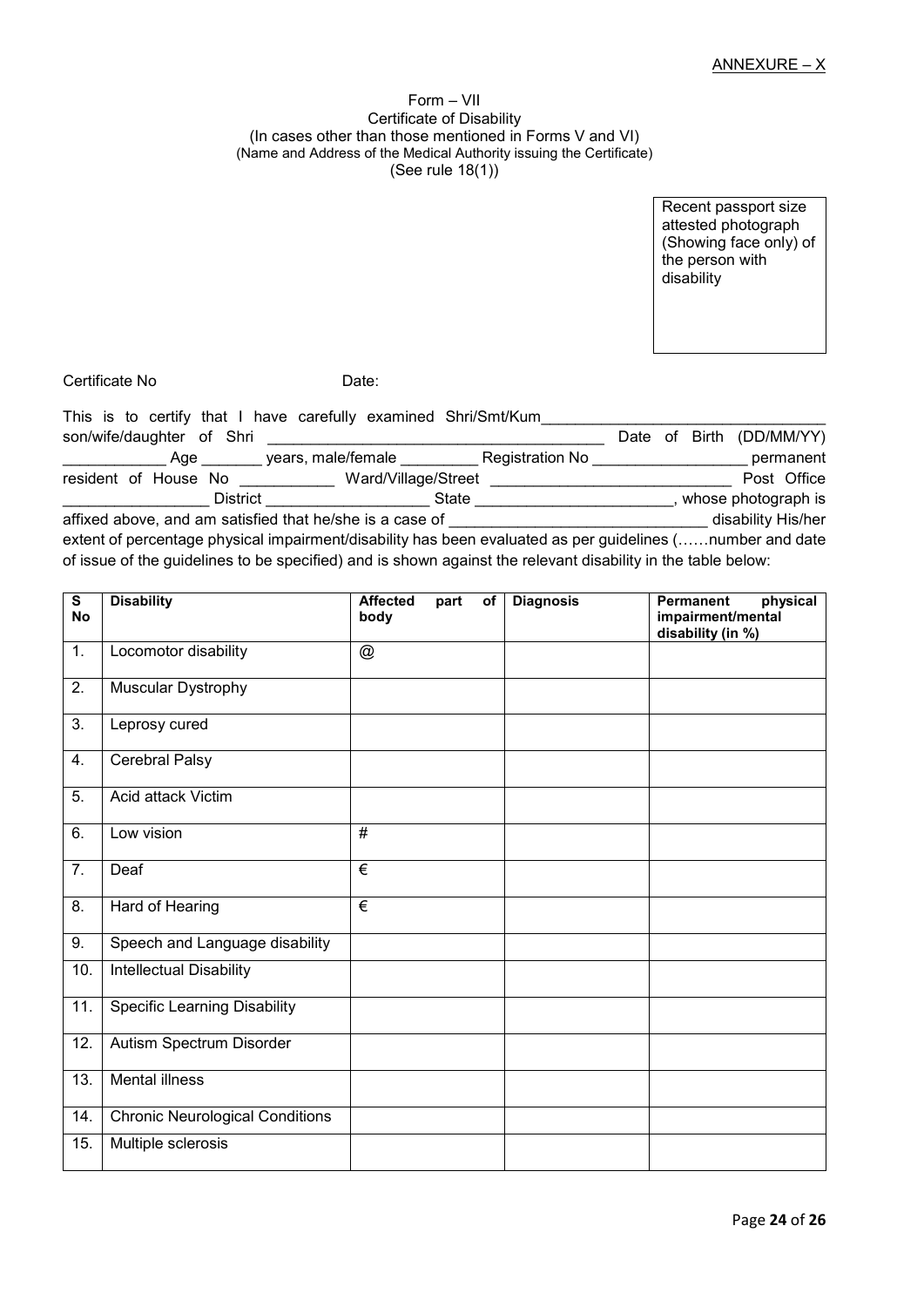| S<br><b>No</b> | <b>Disability</b>   | <b>Affected</b><br>body | part | of | <b>Diagnosis</b> | Permanent<br>physical<br>impairment/mental<br>disability (in %) |
|----------------|---------------------|-------------------------|------|----|------------------|-----------------------------------------------------------------|
| 16.            | Parkinson's disease |                         |      |    |                  |                                                                 |
| 17.            | Haemophilia         |                         |      |    |                  |                                                                 |
| 18.            | Thalassemia         |                         |      |    |                  |                                                                 |
| 19.            | Sickle Cell disease |                         |      |    |                  |                                                                 |

(Please strike out the disabilities which are not applicable)

2 The above condition is progressive/non-progressive/likely to improve/not likely to improve

3 Reassessment of disability is:

(i) not necessary, or

| (ii) is recommended/after                  | vears | months, and therefore this |
|--------------------------------------------|-------|----------------------------|
| certificate shall be valid till (DD/MM/YY) |       |                            |

@ - eg Left/Right/both arms/legs

# - eg Single eye/both eyes

€ - eg Left/Right/both ears

4 The applicant has submitted the following document as proof of residence:

| Nature of document | Date of issue | Details of authority issuing certificate |
|--------------------|---------------|------------------------------------------|
|                    |               |                                          |
|                    |               |                                          |

(Authorised Signatory of notified Medical Authority)

(Name and Seal)

# Countersigned

{Counter signature and seal of the Chief Medical Officer / Medical Superintendent / Head of Government Hospital, in case the Certificate is issued by a medical authority who is not a Government servant (with seal)}

Signature/thumb impression of the person in whose favour certificate of disability is issued

Note: In case this certificate is issued by a medical authority who is not a Government servant, it shall be valid only if countersigned by the Chief Medical Officer of the District